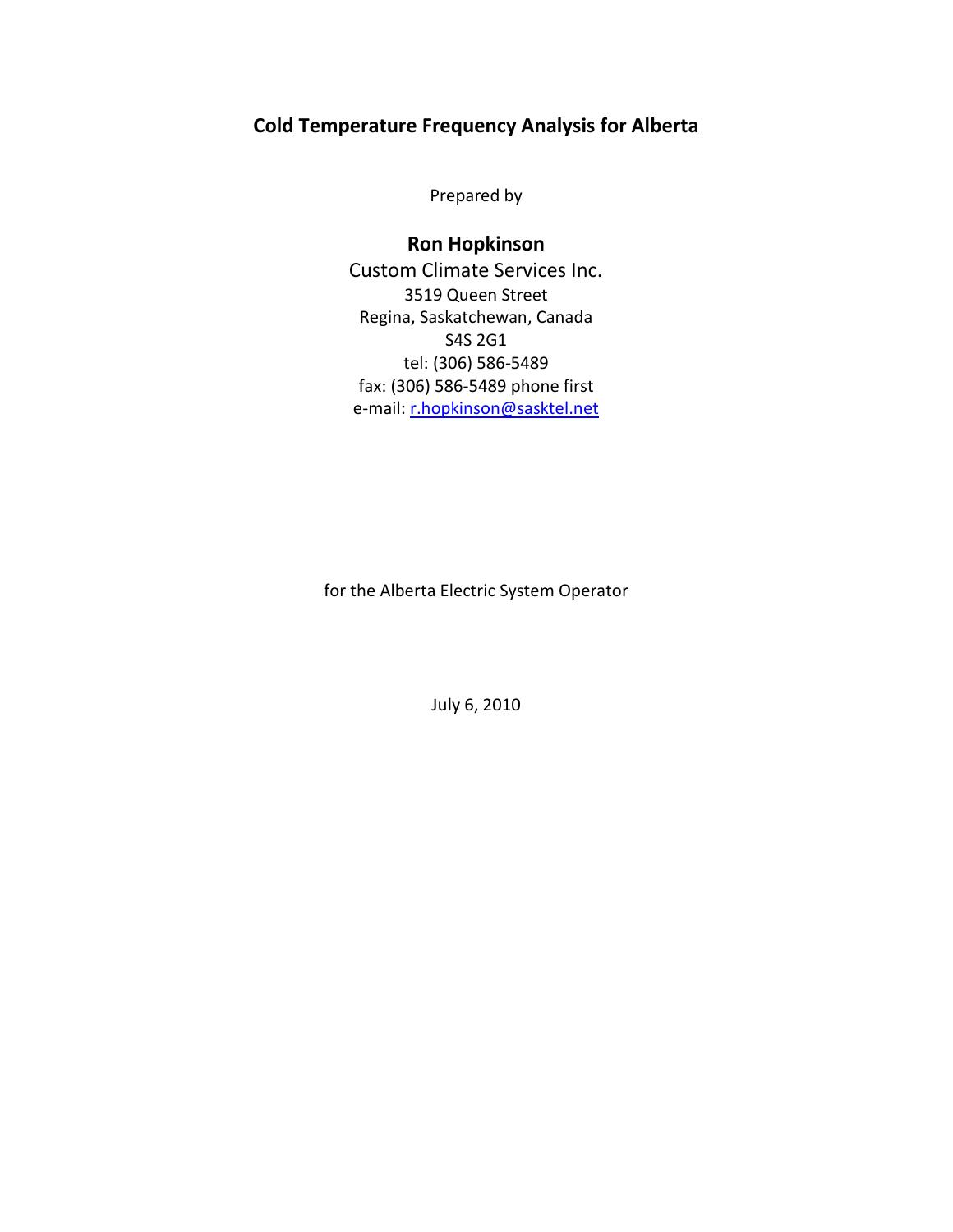## Table of Contents

# <span id="page-1-0"></span>**Table of Tables**

| Table 1: Sample output from program "hly cold T stats m40.for" for Edmonton Int'l A 3 |
|---------------------------------------------------------------------------------------|
| Table 2: Sample spreadsheet table of hourly temperature exceedances for Edmonton      |
|                                                                                       |
|                                                                                       |

# <span id="page-1-1"></span>**Table of Figures**

| Figure 1: Hourly weather stations in Alberta and the surrounding region of Canada 2                                                                                                                                                                          |
|--------------------------------------------------------------------------------------------------------------------------------------------------------------------------------------------------------------------------------------------------------------|
| Figure 2: Average annual number of hours with temperature less than -40 C 8                                                                                                                                                                                  |
| Figure 3: Hourly temperatures at Edmonton International and Edmonton City Centre                                                                                                                                                                             |
| Figure 4: Cold temperature exceeded 0.1 % of the time (8.76 hours) on an annual basis.                                                                                                                                                                       |
| Figure 5: Monthly frequency distribution of temperatures less than -40 C for all stations<br>in study, for Alberta stations, for northern Alberta only, for climate region 301<br>(includes Edmonton, Lloydminster and Rocky Mountain House) and for the NWT |
|                                                                                                                                                                                                                                                              |
| Figure 6: Trend analysis of extreme cold temperatures at Fort Smith 13                                                                                                                                                                                       |
| Figure 7: Trend analysis of extreme cold temperatures at Edmonton Int'l airport 13                                                                                                                                                                           |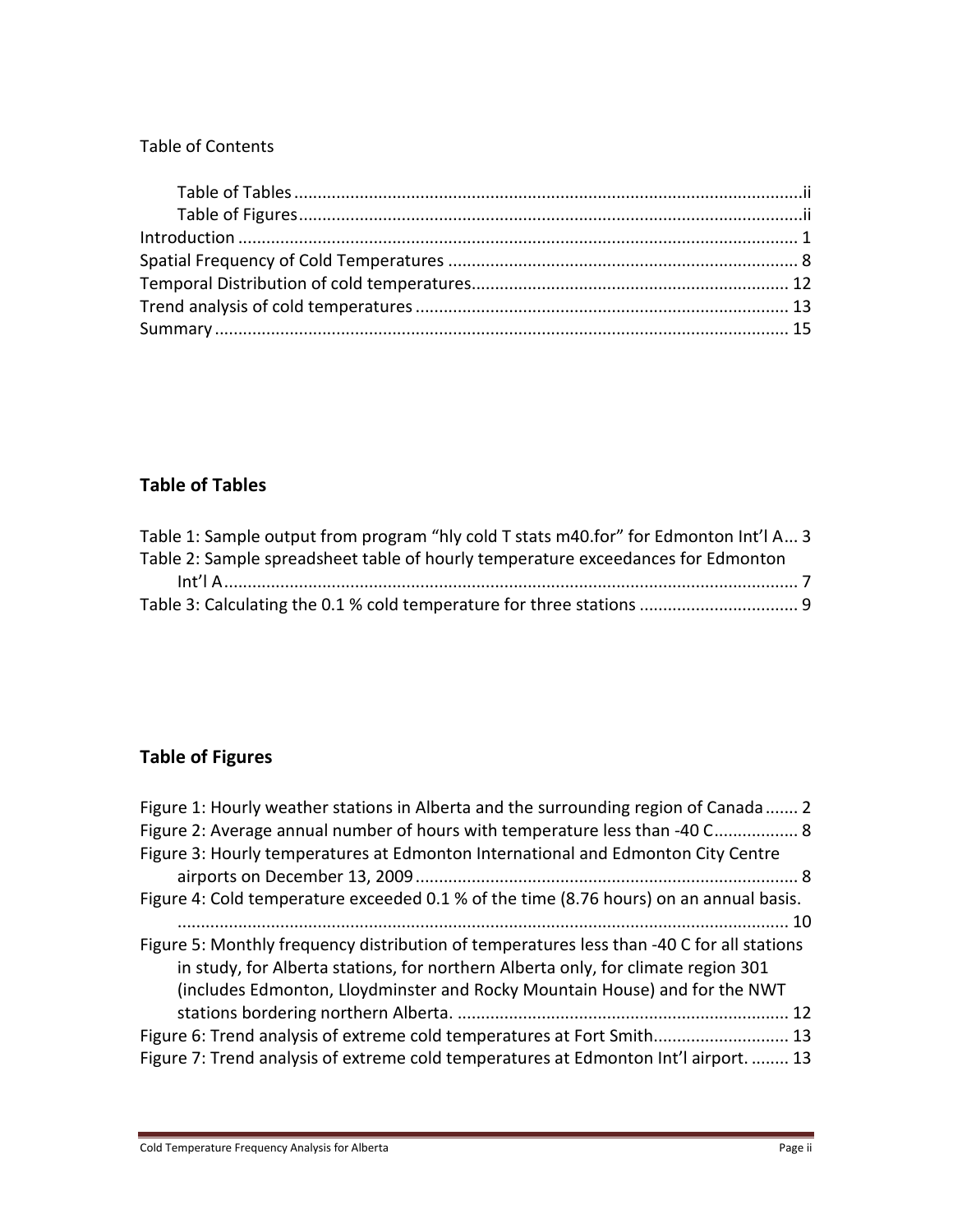#### <span id="page-2-0"></span>**Introduction**

The Alberta Electric System Operator (AESO) requested that hourly extreme temperature data for the province of Alberta be analyzed to determine the frequency of temperatures below industry-defined thresholds. The cold threshold of interest is -40 C although other thresholds could be selected.

There are two types of weather observing stations operated for or by Environment Canada. A network of hourly weather stations provides data for aviation and other uses and is the source of hourly temperature data. Although data exists in paper copy before 1953, only the data observed from 1953 to the present has been archived in a digital format by Environment Canada. There are many more volunteer or cooperative climate stations which observe maximum and minimum temperature on a daily basis. The daily data were not used in this cold temperature analysis.

The hourly stations for Alberta and surrounding regions in Canada are shown in Figure 1. The most useful stations are the long-term stations which have operated 24 hours a day from 1953 to the present. What the figure does not indicate is which stations do not have a full 24-hour observing program. Stations with a minimum of 10 years are useful in providing better spatial coverage for the hourly analysis although they must be used with caution. Many of these shorter records commenced in the mid 1990s with the introduction of automated weather stations.

The hourly temperatures are not hourly averages but are instantaneous temperatures measured on the hour. They are commonly used to represent the temperature for the previous hour but it should be remembered that they represent a sample value on the hour. The values taken on the hour do not necessarily record the minimum temperature for the day which can occur between the hourly observations.

A FORTRAN program was written to undertake the hourly temperature analysis, "hly cold T stats m40.for". The program computes the average annual frequency (hours) of temperatures less than specified temperatures from -30 to -50 C. The program also lists the actual frequency in hours of temperatures below -40.0 degrees Celsius for each month and year of record (see Table 1).

The output as shown in Table 1 was imported into Microsoft Excel workbooks in which it is possible to select a different threshold temperature for the summation statistics and to select the operating season of interest for up to two seasons for winter and summer seasons (see Table 2). It should be noted that a different threshold and season can be selected within the spreadsheet but the processing of the frequencies of hourly data was done externally.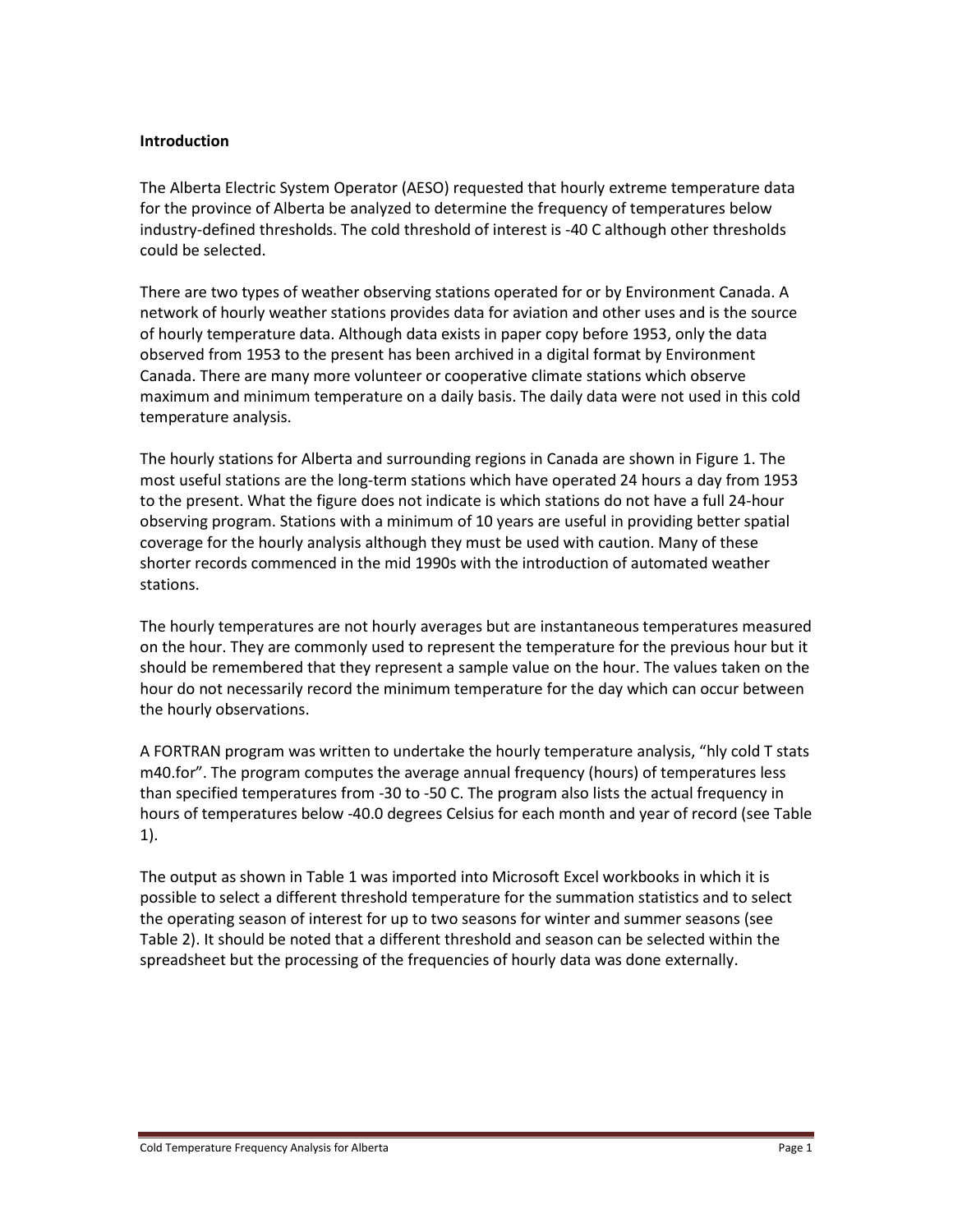

<span id="page-3-0"></span>**Figure 1: Hourly weather stations in Alberta and the surrounding region of Canada**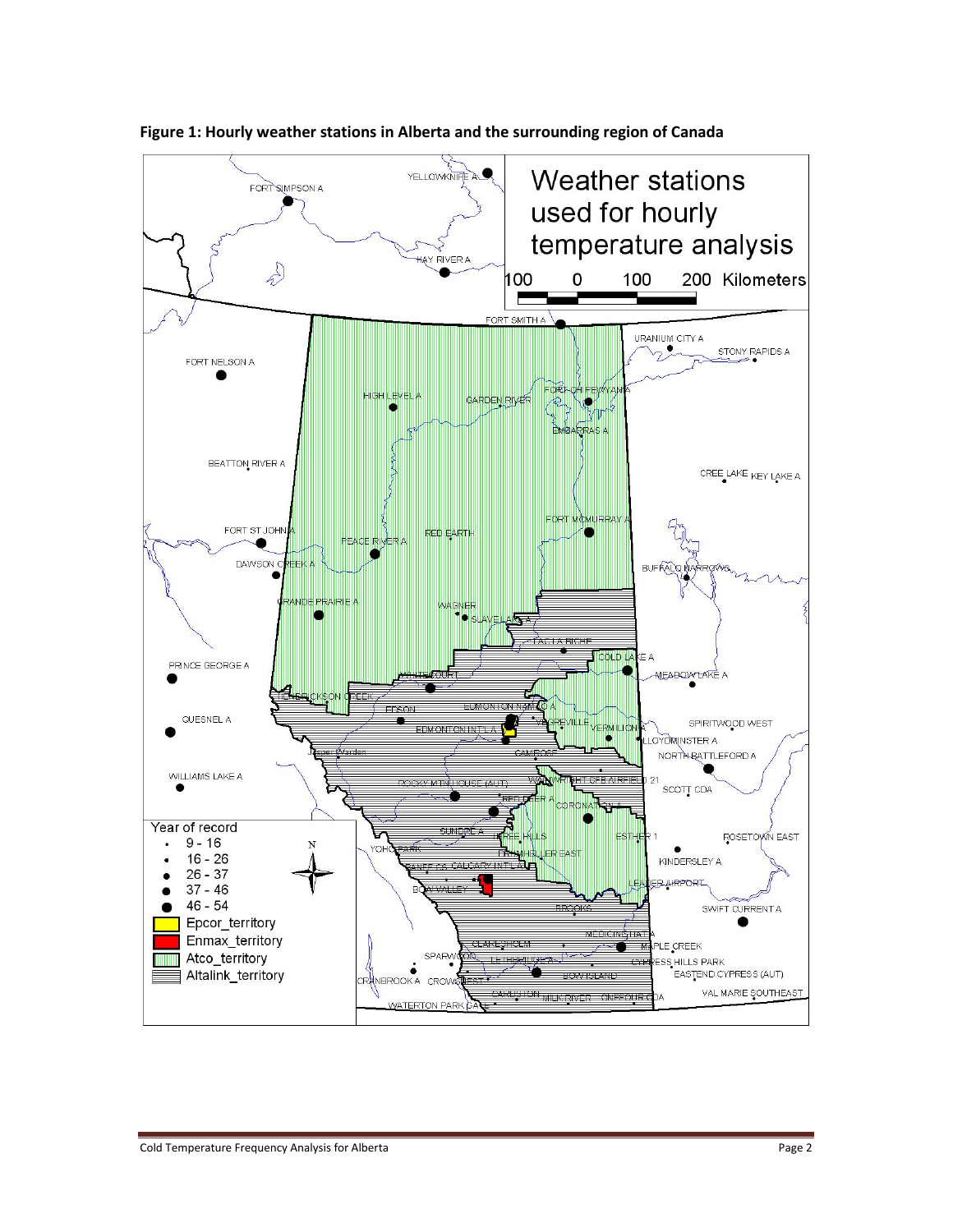|                          |                   | Hours with temperature |            |  |            | Jan                                  | Feb    |  | Mar    | Apr  |       | May |      | Jun  | Jul  |      | Aug   |
|--------------------------|-------------------|------------------------|------------|--|------------|--------------------------------------|--------|--|--------|------|-------|-----|------|------|------|------|-------|
| Sep                      | Oct               | Nov                    |            |  | Dec Annual |                                      |        |  |        |      |       |     |      |      |      |      |       |
| $\,<\,$                  |                   |                        | .0 C       |  |            | 681.53 587.89                        | 519.28 |  | 189.70 |      | 26.33 |     | .57  | .00  |      | .30  |       |
| 28.67                    | 199.22            |                        | 540.04     |  |            | 668.57 3442.10                       |        |  |        |      |       |     |      |      |      |      |       |
| $\overline{\phantom{0}}$ |                   |                        | $-30.0C$   |  | 49.51      | 12.36                                | 4.38   |  | .00.   | .00  |       | .00 | .00  |      | .00. |      | .00.  |
| .00                      | 1.93              | 24.04 92.23            |            |  |            |                                      |        |  |        |      |       |     |      |      |      |      |       |
| $\overline{\phantom{0}}$ |                   |                        | $-31.0C$   |  | 41.94      | 9.96                                 | 3.64   |  | .00    | .00  |       | .00 | .00. |      | .00  |      | .00   |
| .00                      | 1.17              | 19.39 76.10            |            |  |            |                                      |        |  |        |      |       |     |      |      |      |      |       |
| $\leq$                   |                   |                        | $-32.0C$   |  | 32.04      | 7.28                                 | 2.47   |  | .00.   | .00  |       | .00 | .00  |      | .00  |      | .00   |
| .00                      | .41               | 13.61                  | 55.81      |  |            |                                      |        |  |        |      |       |     |      |      |      |      |       |
| $\overline{\phantom{0}}$ |                   |                        | $-33.0C$   |  | 24.72      | 5.23                                 | 1.81   |  | .00.   | .00  |       | .00 | .00  |      | .00  |      | .00   |
| .00                      | .26               | 9.26                   | 41.29      |  |            |                                      |        |  |        |      |       |     |      |      |      |      |       |
| $\leq$                   |                   |                        | $-34.0C$   |  | 18.81      | 3.98                                 | 1.38   |  | .00    | .00  |       | .00 | .00  |      | .00  |      | .00   |
| .00                      | .09               | 5.85 30.10             |            |  |            |                                      |        |  |        |      |       |     |      |      |      |      |       |
| $\overline{\phantom{0}}$ |                   |                        | $-35.0C$   |  | 14.13      | 2.91                                 | 1.00   |  | .00.   | .00  |       | .00 | .00  |      | .00  |      | .00   |
| .00                      | .04               | 3.43 21.52             |            |  |            |                                      |        |  |        |      |       |     |      |      |      |      |       |
| $\leq$                   |                   |                        | $-36.0C$   |  | 11.49      | 2.13                                 | .68    |  | .00    | .00. | .00   |     | .00. |      | .00. | .00  |       |
| .00                      | .02               | 2.13                   | 16.45      |  |            |                                      |        |  |        |      |       |     |      |      |      |      |       |
| $\leq$                   |                   |                        | $-37.0C$   |  | 8.43       | 1.40                                 | .45    |  | .00    | .00. | .00.  |     | .00  | .00  |      | .00. |       |
| .00                      | .00               | .96                    | 11.23      |  |            |                                      |        |  |        |      |       |     |      |      |      |      |       |
| $\overline{\phantom{0}}$ |                   |                        | $-38.0C$   |  | 5.94       | .87                                  | .34    |  | .00.   | .00. | .00   |     | .00  | .00  |      | .00. |       |
| .00                      | .00               |                        | $.57$ 7.71 |  |            |                                      |        |  |        |      |       |     |      |      |      |      |       |
| $\overline{\phantom{0}}$ |                   |                        | $-39.0C$   |  | 4.04       | .57                                  | .15    |  | .00    | .00  | .00   |     | .00  | .00  |      | .00  |       |
| .00                      | .00               | .39                    | 5.16       |  |            |                                      |        |  |        |      |       |     |      |      |      |      |       |
| $\overline{\phantom{0}}$ |                   |                        | $-40.0C$   |  | 2.64       | .34                                  | .02    |  | .00    | .00. | .00.  |     | .00  | .00  |      | .00  |       |
| .00                      | .00               | .33 <sub>0</sub>       | 3.33       |  |            |                                      |        |  |        |      |       |     |      |      |      |      |       |
| $\overline{\phantom{0}}$ |                   |                        | $-42.0C$   |  | 1.11       | .04                                  | .00    |  | .00.   | .00. | .00.  |     | .00  | .00. |      | .00  |       |
| .00                      | .00               | .20                    | 1.34       |  |            |                                      |        |  |        |      |       |     |      |      |      |      |       |
| $\overline{\phantom{0}}$ |                   |                        | $-44.0C$   |  | .34        | .00                                  | .00    |  | .00.   | .00  | .00   |     | .00  | .00  |      | .00. |       |
| .00                      | .00               | .02                    | .36        |  |            |                                      |        |  |        |      |       |     |      |      |      |      |       |
| $\overline{\phantom{0}}$ |                   |                        | $-46.0C$   |  | .19        | .00                                  | .00    |  | .00.   | .00  | .00   |     | .00. | .00. |      | .00. |       |
| .00                      | .00               | .00.                   | .19        |  |            |                                      |        |  |        |      |       |     |      |      |      |      |       |
| $\overline{\phantom{0}}$ |                   |                        | $-48.0C$   |  | .00        | .00                                  | .00.   |  | .00    | .00  | .00   |     | .00. | .00. |      | .00  |       |
| .00.                     | .00.              | $.00$ .00              |            |  |            |                                      |        |  |        |      |       |     |      |      |      |      |       |
| $\overline{\phantom{0}}$ |                   | -50.0 C                |            |  |            | 00. 00. 00. 00. 00. 00.              |        |  |        |      |       |     | .00  | .00  |      | .00  |       |
| .00.                     | 00.               | .00.                   | .00        |  |            |                                      |        |  |        |      |       |     |      |      |      |      |       |
|                          | Number of years   |                        |            |  |            | 47                                   | 47 47  |  |        | 47   | 46    | 46  |      | 46   | 46   |      | 46    |
| 46                       | 46                | 46 47                  |            |  |            |                                      |        |  |        |      |       |     |      |      |      |      |       |
|                          |                   | # hours met criterion  |            |  |            | 32032 27631 24406 8916               |        |  |        |      |       |     | 1211 |      | 26   | 0    |       |
| 14                       |                   |                        |            |  |            | 1319 9164 24842 30754 160315         |        |  |        |      |       |     |      |      |      |      |       |
|                          |                   | # hours of valid data  |            |  |            | 34968 31848 34968 33528 34224 33120  |        |  |        |      |       |     |      |      |      |      | 34224 |
|                          |                   |                        |            |  |            | 34224 33120 34224 33120 34224 405792 |        |  |        |      |       |     |      |      |      |      |       |
|                          |                   | # of missing values    |            |  |            | 18                                   | $5 -$  |  | 10 6   |      | 0     | 19  |      | 14   | 7    | 4    |       |
| 11                       | 14                | 12                     | 120        |  |            |                                      |        |  |        |      |       |     |      |      |      |      |       |
| <b>BEGIN YEAR = 1961</b> |                   |                        |            |  |            |                                      |        |  |        |      |       |     |      |      |      |      |       |
|                          | $END$ YEAR = 2007 |                        |            |  |            |                                      |        |  |        |      |       |     |      |      |      |      |       |

## <span id="page-4-0"></span>**Table 1: Sample output from program "hly cold T stats m40.for" for Edmonton Int'l A**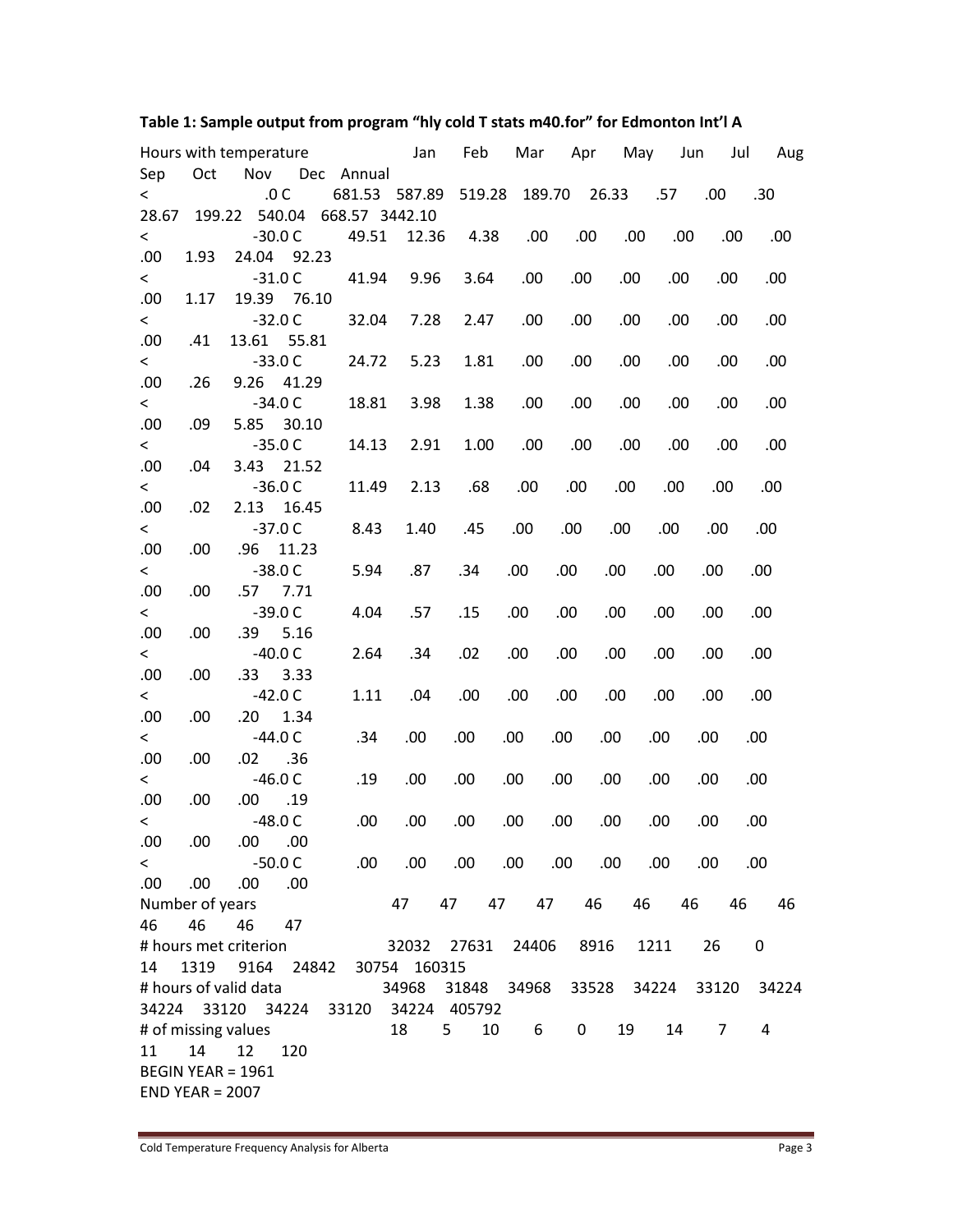|                  | # hours < -40C   |             |     |                       | Jan              | Feb              | Mar              | Apr              |                  | May              | Jun              | Jul              | Aug              |                  |
|------------------|------------------|-------------|-----|-----------------------|------------------|------------------|------------------|------------------|------------------|------------------|------------------|------------------|------------------|------------------|
| Sep              | Oct              | Nov<br>1961 | Dec | Annual<br>$\mathbf 0$ | $\boldsymbol{0}$ | $\pmb{0}$        | $\boldsymbol{0}$ | $\pmb{0}$        | 0                | $\pmb{0}$        | $\mathbf 0$      | $\boldsymbol{0}$ | $\pmb{0}$        | 0                |
| $\boldsymbol{0}$ | $\boldsymbol{0}$ | 1962        |     | $\pmb{0}$             | 5                | $\pmb{0}$        | $\pmb{0}$        | $\pmb{0}$        | $\pmb{0}$        | $\boldsymbol{0}$ | $\boldsymbol{0}$ | $\pmb{0}$        | $\pmb{0}$        | $\boldsymbol{0}$ |
| $\mathbf 0$      | 5                |             |     |                       |                  |                  |                  |                  |                  |                  |                  |                  |                  |                  |
| $\boldsymbol{0}$ | $\boldsymbol{0}$ | 1963        |     | $\pmb{0}$             | $\boldsymbol{0}$ | $\pmb{0}$        | $\pmb{0}$        | $\boldsymbol{0}$ | $\pmb{0}$        | $\pmb{0}$        | $\pmb{0}$        | $\pmb{0}$        | $\boldsymbol{0}$ | $\pmb{0}$        |
| $\pmb{0}$        | $\boldsymbol{0}$ | 1964        |     | $\pmb{0}$             | $\pmb{0}$        | $\pmb{0}$        | $\pmb{0}$        | $\mathbf 0$      | $\boldsymbol{0}$ | $\boldsymbol{0}$ | $\boldsymbol{0}$ | $\boldsymbol{0}$ | $\pmb{0}$        | $\boldsymbol{0}$ |
| $\pmb{0}$        | $\boldsymbol{0}$ | 1965        |     | $\pmb{0}$             | 0                | $\boldsymbol{0}$ | $\pmb{0}$        | $\boldsymbol{0}$ | $\boldsymbol{0}$ | $\boldsymbol{0}$ | $\boldsymbol{0}$ | $\boldsymbol{0}$ | $\boldsymbol{0}$ | 0                |
|                  |                  | 1966        |     | 4                     | 0                | $\pmb{0}$        | $\pmb{0}$        | $\pmb{0}$        | $\boldsymbol{0}$ | $\pmb{0}$        | $\pmb{0}$        | $\boldsymbol{0}$ | $\boldsymbol{0}$ | $\boldsymbol{0}$ |
| $\mathbf 0$      | 4                | 1967        |     | $\boldsymbol{0}$      | 0                | $\boldsymbol{0}$ | $\pmb{0}$        | $\pmb{0}$        | $\boldsymbol{0}$ | $\pmb{0}$        | $\boldsymbol{0}$ | $\boldsymbol{0}$ | $\boldsymbol{0}$ | 0                |
| $\boldsymbol{0}$ | $\pmb{0}$        | 1968        |     | $\boldsymbol{0}$      | $\pmb{0}$        | $\boldsymbol{0}$ | $\pmb{0}$        | $\mathbf 0$      | $\boldsymbol{0}$ | $\boldsymbol{0}$ | $\boldsymbol{0}$ | $\boldsymbol{0}$ | $\boldsymbol{0}$ | $\boldsymbol{0}$ |
| $\boldsymbol{0}$ | $\boldsymbol{0}$ | 1969        |     | 38                    | $\pmb{0}$        | $\boldsymbol{0}$ | $\pmb{0}$        | $\mathbf 0$      | $\pmb{0}$        | $\pmb{0}$        | $\boldsymbol{0}$ | $\mathbf 0$      | $\mathbf 0$      | $\boldsymbol{0}$ |
| $\boldsymbol{0}$ | 38               | 1970        |     | 8                     | $\pmb{0}$        | $\pmb{0}$        | $\pmb{0}$        | $\boldsymbol{0}$ | $\boldsymbol{0}$ | $\boldsymbol{0}$ | $\boldsymbol{0}$ | $\pmb{0}$        | $\pmb{0}$        | $\boldsymbol{0}$ |
| $\boldsymbol{0}$ | 8                |             |     |                       |                  |                  |                  |                  |                  |                  |                  |                  |                  |                  |
| $\mathbf{1}$     | $\mathbf 1$      | 1971        |     | $\boldsymbol{0}$      | $\boldsymbol{0}$ | $\boldsymbol{0}$ | $\pmb{0}$        | $\boldsymbol{0}$ | $\boldsymbol{0}$ | $\boldsymbol{0}$ | $\boldsymbol{0}$ | $\pmb{0}$        | $\pmb{0}$        | $\boldsymbol{0}$ |
| $\boldsymbol{0}$ | 37               | 1972        |     | 36                    | $\pmb{0}$        | $\mathbf{1}$     | $\pmb{0}$        | $\mathbf 0$      | $\pmb{0}$        | $\boldsymbol{0}$ | $\boldsymbol{0}$ | $\pmb{0}$        | $\mathbf 0$      | $\mathbf 0$      |
| $\pmb{0}$        | $\pmb{0}$        | 1973        |     | $\pmb{0}$             | 0                | $\boldsymbol{0}$ | $\pmb{0}$        | $\boldsymbol{0}$ | $\boldsymbol{0}$ | $\pmb{0}$        | $\boldsymbol{0}$ | $\pmb{0}$        | $\pmb{0}$        | 0                |
|                  |                  | 1974        |     | 4                     | $\boldsymbol{0}$ | $\boldsymbol{0}$ | $\pmb{0}$        | $\mathbf 0$      | $\boldsymbol{0}$ | $\pmb{0}$        | $\boldsymbol{0}$ | $\pmb{0}$        | $\boldsymbol{0}$ | $\boldsymbol{0}$ |
| $\boldsymbol{0}$ | 4                | 1975        |     | $\mathbf 0$           | $\boldsymbol{0}$ | $\boldsymbol{0}$ | $\pmb{0}$        | $\boldsymbol{0}$ | $\boldsymbol{0}$ | $\boldsymbol{0}$ | $\pmb{0}$        | $\boldsymbol{0}$ | $\boldsymbol{0}$ | 0                |
| $\boldsymbol{0}$ | $\boldsymbol{0}$ | 1976        |     | 10                    | $\pmb{0}$        | $\boldsymbol{0}$ | 0                | $\mathbf 0$      | $\pmb{0}$        | $\boldsymbol{0}$ | $\boldsymbol{0}$ | $\pmb{0}$        | $\mathbf 0$      | $\pmb{0}$        |
| $\pmb{0}$        | $10\,$           | 1977        |     | $\pmb{0}$             | 0                | $\pmb{0}$        | $\pmb{0}$        | $\pmb{0}$        | $\pmb{0}$        | $\pmb{0}$        | $\pmb{0}$        | $\pmb{0}$        | $\pmb{0}$        | $\boldsymbol{0}$ |
| 14               | 14               |             |     |                       |                  |                  |                  |                  |                  |                  |                  |                  |                  |                  |
| $\pmb{0}$        | $\pmb{0}$        | 1978        |     | $\pmb{0}$             | $\pmb{0}$        | $\pmb{0}$        | $\pmb{0}$        | $\pmb{0}$        | $\pmb{0}$        | $\pmb{0}$        | $\pmb{0}$        | $\pmb{0}$        | $\pmb{0}$        | $\pmb{0}$        |
| $\pmb{0}$        | $\pmb{0}$        | 1979        |     | $\pmb{0}$             | $\pmb{0}$        | $\mathbf 0$      | $\mathbf 0$      | $\mathbf 0$      | $\pmb{0}$        | $\pmb{0}$        | $\pmb{0}$        | $\pmb{0}$        | $\mathbf 0$      | $\boldsymbol{0}$ |
| $\pmb{0}$        | $\pmb{0}$        | 1980        |     | $\pmb{0}$             | $\pmb{0}$        | $\pmb{0}$        | $\mathbf 0$      | $\pmb{0}$        | $\pmb{0}$        | $\pmb{0}$        | $\pmb{0}$        | $\pmb{0}$        | $\pmb{0}$        | $\pmb{0}$        |
| $\pmb{0}$        | $\pmb{0}$        | 1981        |     | $\pmb{0}$             | $\pmb{0}$        | $\pmb{0}$        | $\pmb{0}$        | $\pmb{0}$        | $\pmb{0}$        | $\pmb{0}$        | $\pmb{0}$        | $\pmb{0}$        | $\pmb{0}$        | $\pmb{0}$        |
|                  |                  |             |     |                       |                  |                  |                  |                  |                  |                  |                  |                  |                  |                  |

E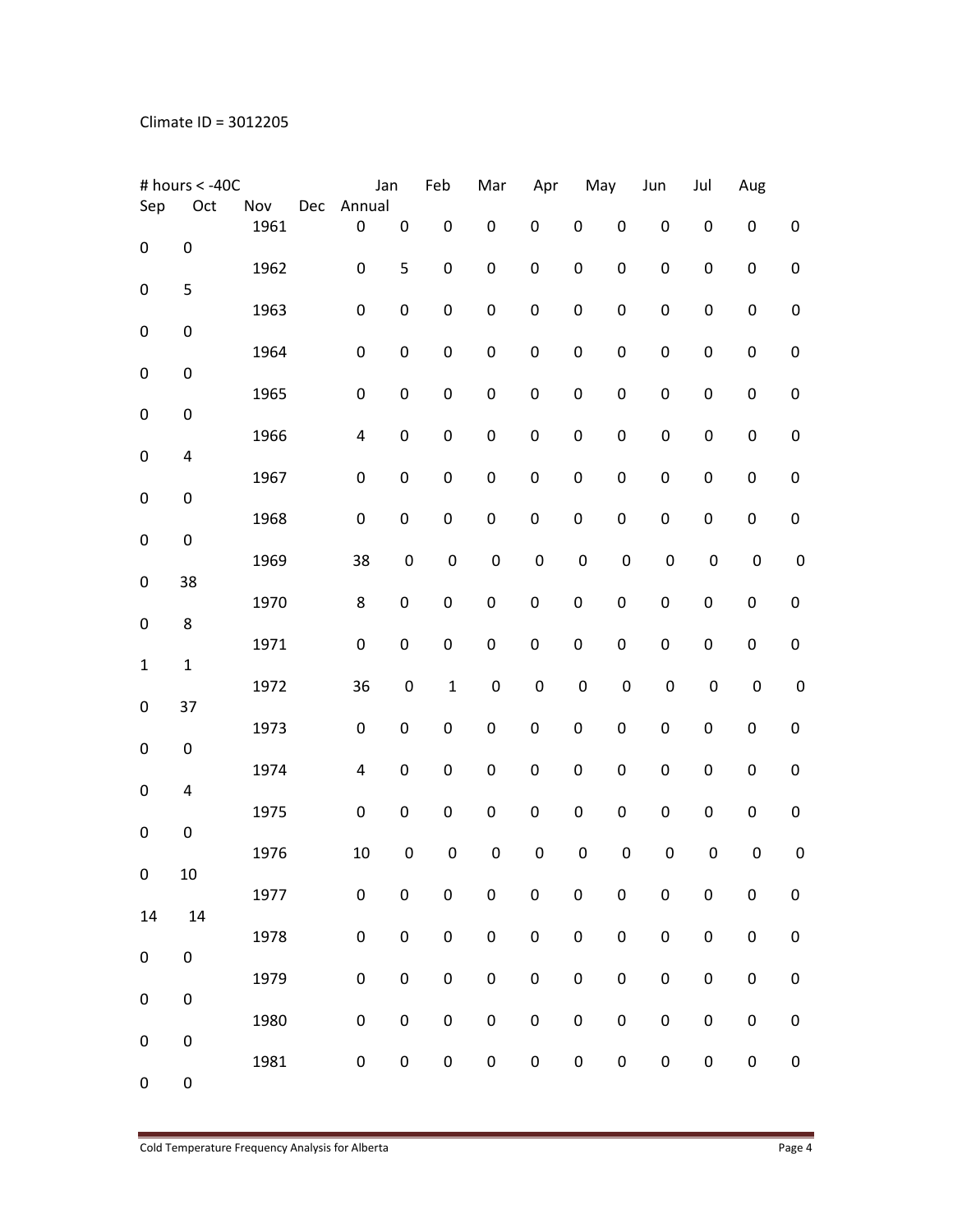|                  |                  | 1982 | $\mathbf 0$      | 0                | $\boldsymbol{0}$ | 0                | 0                | 0                | 0                | 0                | 0                | 0                | 0                |
|------------------|------------------|------|------------------|------------------|------------------|------------------|------------------|------------------|------------------|------------------|------------------|------------------|------------------|
| $\pmb{0}$        | $\pmb{0}$        | 1983 | $\boldsymbol{0}$ | $\boldsymbol{0}$ | $\pmb{0}$        | $\mathbf 0$      | $\mathbf 0$      | $\boldsymbol{0}$ | $\pmb{0}$        | $\boldsymbol{0}$ | $\pmb{0}$        | $\boldsymbol{0}$ | $\boldsymbol{0}$ |
| $\boldsymbol{0}$ | $\pmb{0}$        |      |                  |                  |                  |                  |                  |                  |                  |                  |                  |                  |                  |
| $\pmb{0}$        | $\pmb{0}$        | 1984 | $\boldsymbol{0}$ | $\boldsymbol{0}$ | $\pmb{0}$        | $\boldsymbol{0}$ | $\boldsymbol{0}$ | $\boldsymbol{0}$ | $\pmb{0}$        | $\pmb{0}$        | $\pmb{0}$        | $\boldsymbol{0}$ | $\boldsymbol{0}$ |
| $\pmb{0}$        | $\boldsymbol{0}$ | 1985 | $\boldsymbol{0}$ | $\boldsymbol{0}$ | $\pmb{0}$        | $\boldsymbol{0}$ | $\boldsymbol{0}$ | $\boldsymbol{0}$ | $\pmb{0}$        | $\boldsymbol{0}$ | $\boldsymbol{0}$ | $\pmb{0}$        | $\boldsymbol{0}$ |
| $\boldsymbol{0}$ | $\pmb{0}$        | 1986 | $\boldsymbol{0}$ | 0                | $\pmb{0}$        | $\boldsymbol{0}$ | $\boldsymbol{0}$ | $\boldsymbol{0}$ | $\boldsymbol{0}$ | $\boldsymbol{0}$ | $\boldsymbol{0}$ | $\boldsymbol{0}$ | $\boldsymbol{0}$ |
|                  |                  | 1987 | $\boldsymbol{0}$ | $\pmb{0}$        | $\pmb{0}$        | $\pmb{0}$        | $\boldsymbol{0}$ | $\boldsymbol{0}$ | $\pmb{0}$        | $\boldsymbol{0}$ | $\pmb{0}$        | $\boldsymbol{0}$ | $\pmb{0}$        |
| $\pmb{0}$        | $\pmb{0}$        | 1988 | $\boldsymbol{0}$ | $\boldsymbol{0}$ | $\boldsymbol{0}$ | $\boldsymbol{0}$ | $\boldsymbol{0}$ | $\boldsymbol{0}$ | $\pmb{0}$        | $\boldsymbol{0}$ | $\pmb{0}$        | $\boldsymbol{0}$ | $\boldsymbol{0}$ |
| $\boldsymbol{0}$ | $\pmb{0}$        | 1989 | $\boldsymbol{0}$ | $\boldsymbol{0}$ | $\boldsymbol{0}$ | $\boldsymbol{0}$ | $\mathbf 0$      | $\boldsymbol{0}$ | $\pmb{0}$        | $\boldsymbol{0}$ | $\boldsymbol{0}$ | $\boldsymbol{0}$ | $\boldsymbol{0}$ |
| $\pmb{0}$        | $\boldsymbol{0}$ | 1990 | $\boldsymbol{0}$ | $\boldsymbol{0}$ | $\pmb{0}$        | $\boldsymbol{0}$ | $\pmb{0}$        | $\boldsymbol{0}$ | $\boldsymbol{0}$ | $\boldsymbol{0}$ | $\pmb{0}$        | $\boldsymbol{0}$ | $\boldsymbol{0}$ |
| $\pmb{0}$        | $\boldsymbol{0}$ |      |                  |                  |                  |                  |                  |                  |                  |                  |                  |                  |                  |
| $\pmb{0}$        | $\pmb{0}$        | 1991 | $\boldsymbol{0}$ | $\boldsymbol{0}$ | $\pmb{0}$        | $\mathbf 0$      | $\mathbf 0$      | $\mathbf 0$      | $\pmb{0}$        | $\boldsymbol{0}$ | $\pmb{0}$        | $\boldsymbol{0}$ | $\mathbf 0$      |
| $\boldsymbol{0}$ | $\pmb{0}$        | 1992 | $\mathbf 0$      | $\boldsymbol{0}$ | $\boldsymbol{0}$ | $\boldsymbol{0}$ | $\boldsymbol{0}$ | $\boldsymbol{0}$ | $\pmb{0}$        | $\boldsymbol{0}$ | $\pmb{0}$        | $\pmb{0}$        | $\boldsymbol{0}$ |
| $\pmb{0}$        | $\boldsymbol{0}$ | 1993 | $\boldsymbol{0}$ | $\boldsymbol{0}$ | $\boldsymbol{0}$ | $\boldsymbol{0}$ | $\boldsymbol{0}$ | $\pmb{0}$        | $\boldsymbol{0}$ | $\boldsymbol{0}$ | $\pmb{0}$        | $\pmb{0}$        | $\boldsymbol{0}$ |
|                  |                  | 1994 | $\pmb{0}$        | 8                | $\boldsymbol{0}$ | $\boldsymbol{0}$ | $\boldsymbol{0}$ | $\boldsymbol{0}$ | $\boldsymbol{0}$ | $\boldsymbol{0}$ | $\pmb{0}$        | $\boldsymbol{0}$ | $\boldsymbol{0}$ |
| $\boldsymbol{0}$ | $\bf 8$          | 1995 | $\pmb{0}$        | $\pmb{0}$        | $\pmb{0}$        | $\pmb{0}$        | $\pmb{0}$        | $\pmb{0}$        | $\boldsymbol{0}$ | $\boldsymbol{0}$ | $\pmb{0}$        | $\boldsymbol{0}$ | $\pmb{0}$        |
| $\pmb{0}$        | $\pmb{0}$        | 1996 | 12               | 3                | $\pmb{0}$        | $\pmb{0}$        | $\boldsymbol{0}$ | $\boldsymbol{0}$ | $\pmb{0}$        | $\pmb{0}$        | $\pmb{0}$        | $\boldsymbol{0}$ | $\pmb{0}$        |
| $\pmb{0}$        | 15               | 1997 | $\overline{2}$   | 0                | $\pmb{0}$        | $\boldsymbol{0}$ | $\boldsymbol{0}$ | $\pmb{0}$        | $\boldsymbol{0}$ | $\boldsymbol{0}$ | $\pmb{0}$        | $\pmb{0}$        | $\boldsymbol{0}$ |
| $\pmb{0}$        | $\overline{2}$   |      |                  |                  |                  |                  |                  |                  |                  |                  |                  |                  |                  |
| 0                | 0                | 1998 | $\boldsymbol{0}$ | $\pmb{0}$        | $\pmb{0}$        | $\boldsymbol{0}$ | $\mathbf 0$      | $\boldsymbol{0}$ | $\boldsymbol{0}$ | $\boldsymbol{0}$ | $\pmb{0}$        | $\pmb{0}$        | $\boldsymbol{0}$ |
| $\pmb{0}$        | $\pmb{0}$        | 1999 | $\pmb{0}$        | $\boldsymbol{0}$ | $\pmb{0}$        | $\pmb{0}$        | $\pmb{0}$        | $\pmb{0}$        | $\pmb{0}$        | $\boldsymbol{0}$ | $\pmb{0}$        | $\pmb{0}$        | $\pmb{0}$        |
| $\pmb{0}$        | $\pmb{0}$        | 2000 | $\pmb{0}$        | $\pmb{0}$        | $\pmb{0}$        | $\mathbf 0$      | $\pmb{0}$        | $\pmb{0}$        | $\pmb{0}$        | $\pmb{0}$        | $\pmb{0}$        | $\pmb{0}$        | $\boldsymbol{0}$ |
|                  |                  | 2001 | $\pmb{0}$        | $\pmb{0}$        | $\pmb{0}$        | $\pmb{0}$        | $\pmb{0}$        | $\pmb{0}$        | $\boldsymbol{0}$ | $\pmb{0}$        | $\pmb{0}$        | $\pmb{0}$        | $\pmb{0}$        |
| $\pmb{0}$        | $\pmb{0}$        | 2002 | $\pmb{0}$        | $\pmb{0}$        | $\pmb{0}$        | $\mathbf 0$      | $\pmb{0}$        | $\pmb{0}$        | $\pmb{0}$        | $\pmb{0}$        | $\pmb{0}$        | $\pmb{0}$        | $\pmb{0}$        |
| $\pmb{0}$        | $\pmb{0}$        | 2003 | 5                | $\pmb{0}$        | $\pmb{0}$        | $\pmb{0}$        | $\boldsymbol{0}$ | $\pmb{0}$        | $\boldsymbol{0}$ | $\pmb{0}$        | $\pmb{0}$        | $\pmb{0}$        | $\pmb{0}$        |
| $\pmb{0}$        | 5                | 2004 | $\pmb{4}$        | $\pmb{0}$        | $\pmb{0}$        | $\mathbf 0$      | $\boldsymbol{0}$ | $\pmb{0}$        | $\pmb{0}$        | $\pmb{0}$        | $\pmb{0}$        | $\pmb{0}$        | $\pmb{0}$        |
| $\pmb{0}$        | $\pmb{4}$        |      |                  |                  |                  |                  |                  |                  |                  |                  |                  |                  |                  |
| $\pmb{0}$        | $\mathbf{1}$     | 2005 | $\mathbf 1$      | $\pmb{0}$        | $\pmb{0}$        | $\pmb{0}$        | $\boldsymbol{0}$ | $\pmb{0}$        | $\boldsymbol{0}$ | $\boldsymbol{0}$ | $\pmb{0}$        | $\pmb{0}$        | 0                |

Cold Temperature Frequency Analysis for Alberta **Page 5** Page 5

E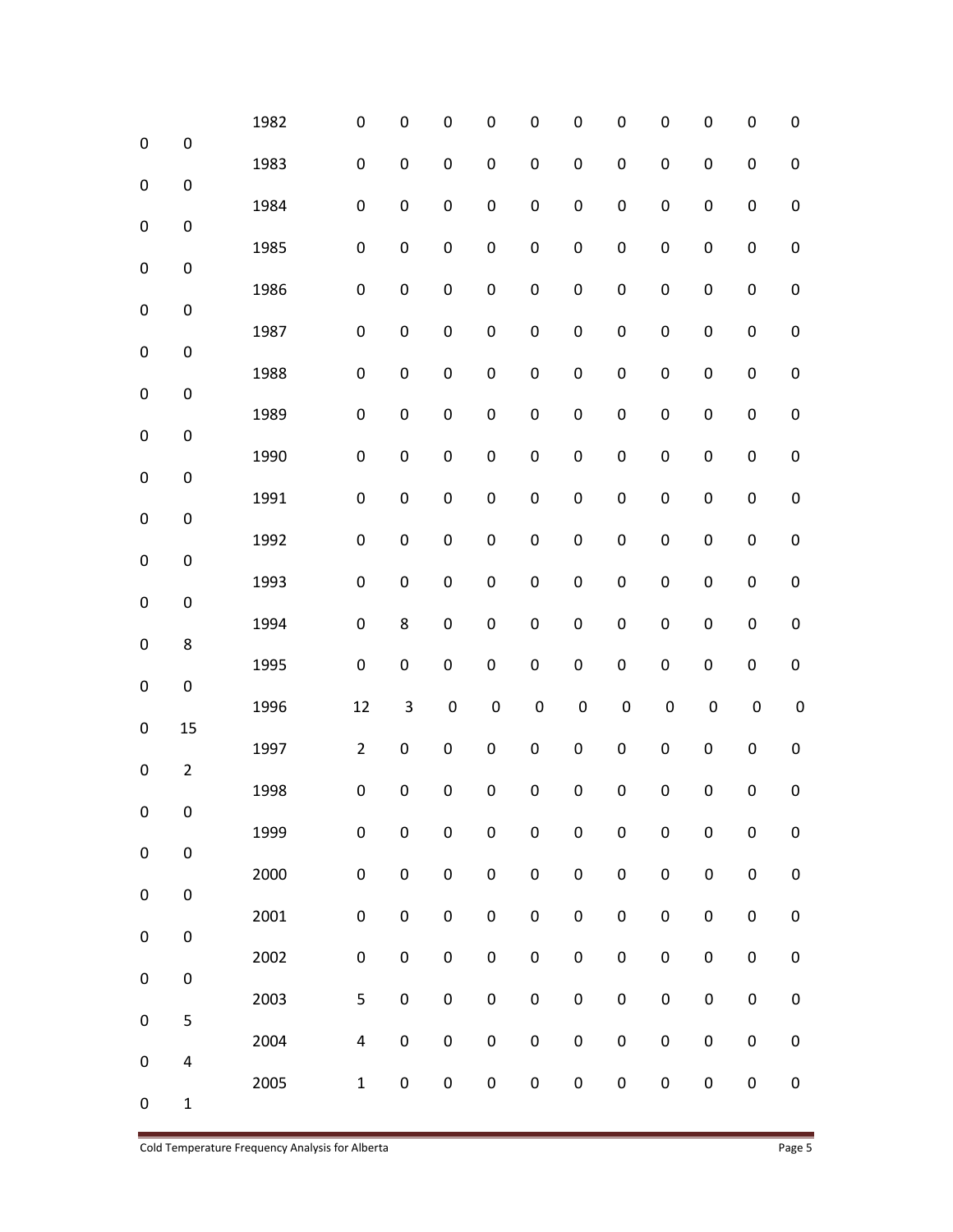|          |    |        | 2006   | 0      | - 0      | 0 |   | $0\qquad 0$    |                | $0\qquad 0$    | 0      | - 0 | 0        | $\mathbf 0$ |
|----------|----|--------|--------|--------|----------|---|---|----------------|----------------|----------------|--------|-----|----------|-------------|
| $\Omega$ | 0  |        |        |        |          |   |   |                |                |                |        |     |          |             |
|          |    |        | 2007   | 0      | $\Omega$ | 0 |   | 0 -99999       |                | -99999         | -99999 |     | -99999   |             |
| 99999    |    | -99999 | -99999 | -99999 | -99999   |   |   |                |                |                |        |     |          |             |
|          |    |        |        |        |          |   |   |                |                |                |        |     |          |             |
| Maximum  |    |        |        |        | 38       | 8 | 1 | $\overline{0}$ | $\overline{0}$ | $\overline{0}$ | - 0    | 0   | $\Omega$ | 0           |
| 0        | 14 | 38     |        |        |          |   |   |                |                |                |        |     |          |             |

Tables 1 and 2 show that for Edmonton International Airport, many years do not experience a temperature colder than -40 C while a particularly cold January in 1969 recorded 38 hours of temperatures less than -40C. Calgary Int'l A (not shown) has no hours with temperatures colder than -40 C for the entire period 1953 to 2007.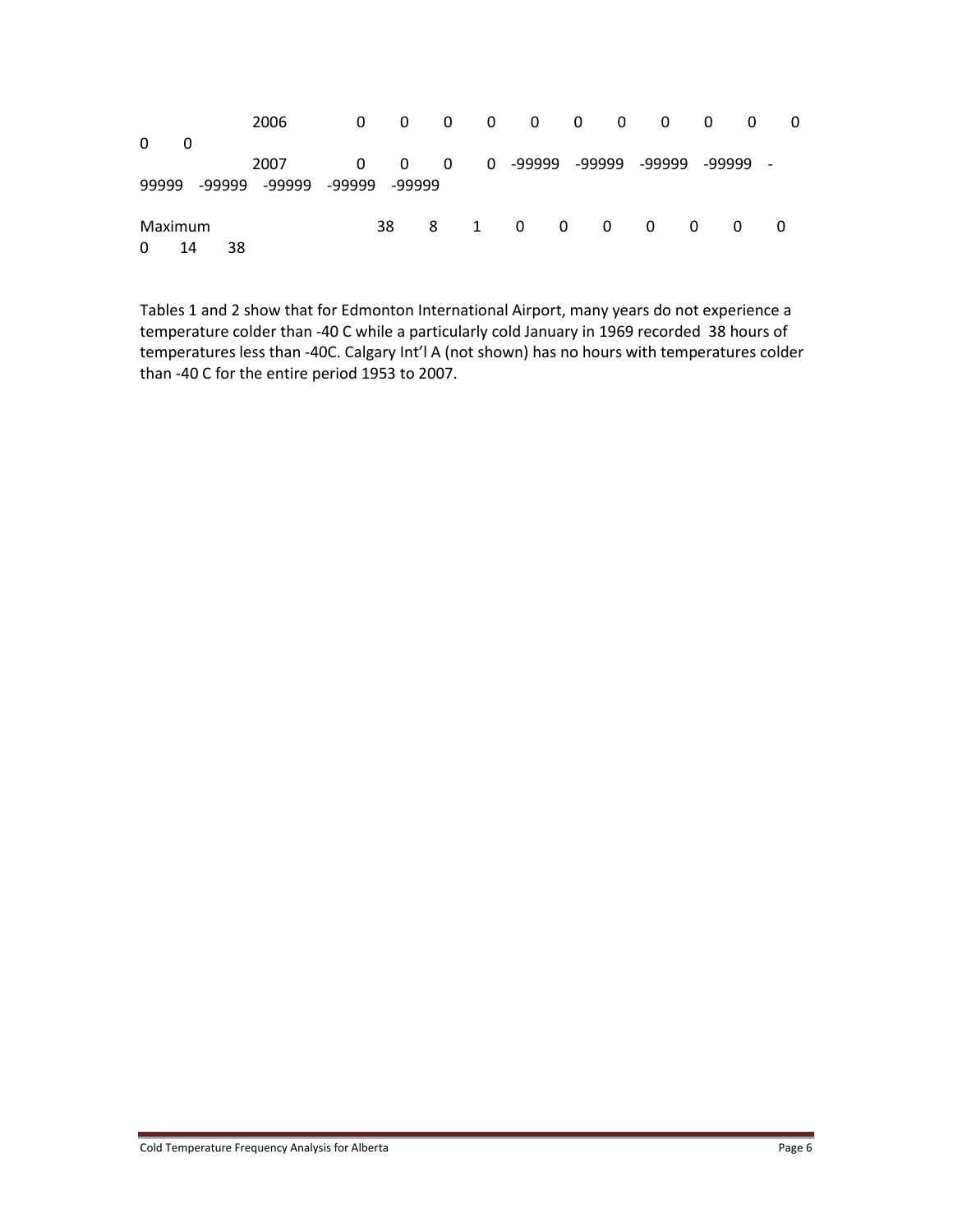| Hours with temperature                         |                   | Jan                        | Feb                        | Mar                    | Apr                      | May<br>Jun                 |                            | Jul                        | Aug                        | Sep                        | Oct                        | Nov                        | Dec                        | Annual                 |
|------------------------------------------------|-------------------|----------------------------|----------------------------|------------------------|--------------------------|----------------------------|----------------------------|----------------------------|----------------------------|----------------------------|----------------------------|----------------------------|----------------------------|------------------------|
| $\,<$<br>$\prec$                               | 0 C<br>$-30C$     | 681.53<br>49.51            | 587.89<br>12.36            | 519.28<br>4.38         | 189.7<br>0               | 26.33<br>0                 | 0.57<br>0                  | 0<br>0                     | 0.3<br>0                   | 28.67<br>0                 | 199.22<br>0                | 540.04<br>1.93             | 668.57<br>24.04            | 3442.1<br>92.23        |
| $\,<$                                          | $-31$ C           | 41.94                      | 9.96                       | 3.64                   | 0                        | 0                          | 0                          | 0                          | 0                          | 0                          | 0                          | 1.17                       | 19.39                      | 76.1                   |
| $\,<$<br>$\prec$                               | $-32C$<br>$-33C$  | 32.04<br>24.72             | 7.28<br>5.23               | 2.47<br>1.81           | 0<br>0                   | 0<br>0                     | 0<br>0                     | 0<br>0                     | 0<br>0                     | 0<br>0                     | 0<br>0                     | 0.41<br>0.26               | 13.61<br>9.26              | 55.81<br>41.29         |
| $\prec$                                        | $-34$ C           | 18.81                      | 3.98                       | 1.38                   | 0                        | 0                          | 0                          | 0                          | 0                          | 0                          | 0                          | 0.09                       | 5.85                       | 30.1                   |
| $\prec$<br>$\prec$                             | $-35$ C<br>$-36C$ | 14.13<br>11.49             | 2.91<br>2.13               | $\overline{1}$<br>0.68 | $\bf 0$<br>$\bf 0$       | 0<br>0                     | $\pmb{0}$<br>0             | $\pmb{0}$<br>$\pmb{0}$     | $\pmb{0}$<br>0             | $\pmb{0}$<br>$\mathbf 0$   | $\mathsf 0$<br>$\mathsf 0$ | 0.04<br>0.02               | 3.43<br>2.13               | 21.52<br>16.45         |
| $\prec$                                        | $-37C$            | 8.43                       | 1.4                        | 0.45                   | $\bf 0$                  | 0                          | 0                          | $\pmb{0}$                  | 0                          | $\mathbf 0$                | $\mathsf 0$                | 0                          | 0.96                       | 11.23                  |
| <<br><                                         | $-38$ C<br>$-39C$ | 5.94<br>4.04               | 0.87<br>0.57               | 0.34<br>0.15           | 0<br>$\bf 0$             | 0<br>0                     | 0<br>0                     | $\pmb{0}$<br>$\pmb{0}$     | 0<br>0                     | $\mathbf 0$<br>$\mathbf 0$ | $\mathsf 0$<br>$\mathsf 0$ | 0<br>0                     | 0.57<br>0.39               | 7.71<br>5.16           |
| k                                              | $-40C$            | 2.64                       | 0.34                       | 0.02                   | $\overline{0}$           | $\overline{\mathbf{0}}$    | $\overline{\mathbf{0}}$    | $\overline{0}$             | $\overline{\mathbf{0}}$    | $\overline{0}$             | $\overline{\mathbf{0}}$    | $\overline{0}$             | 0.33                       | 3.33                   |
| <<br>$\prec$                                   | -42 C<br>-44 C    | 1.11<br>0.34               | 0.04<br>$\mathbf 0$        | 0<br>0                 | $\pmb{0}$<br>0           | 0<br>0                     | 0<br>0                     | $\pmb{0}$<br>0             | 0<br>0                     | 0<br>0                     | $\mathsf 0$<br>0           | $\mathsf 0$<br>0           | 0.2<br>0.02                | 1.34<br>0.36           |
| $\prec$                                        | -46 C             | 0.19                       | $\mathbf 0$                | 0                      | 0                        | 0                          | 0                          | $\pmb{0}$                  | 0                          | $\mathbf 0$                | 0                          | 0                          | 0                          | 0.19                   |
| $\prec$<br><                                   | -48 C<br>-50 C    | $\mathbf 0$<br>$\mathbf 0$ | $\mathbf 0$<br>$\mathbf 0$ | 0<br>0                 | 0<br>0                   | 0<br>0                     | 0<br>0                     | 0<br>0                     | 0<br>0                     | $\mathbf 0$<br>$\mathbf 0$ | 0<br>0                     | 0<br>0                     | 0<br>0                     | 0<br>0                 |
| Number of years                                |                   | 47                         | 47                         | 47                     | 47                       | 46                         | 46                         | 46                         | 46                         | 46                         | 46                         | 46                         | 46                         | 47                     |
| # hours met criterion<br># hours of valid data |                   | 32032<br>34968             | 27631<br>31848             | 24406<br>34968         | 8916<br>33528            | 1211<br>34224              | 26<br>33120                | 0<br>34224                 | 14<br>34224                | 1319<br>33120              | 9164<br>34224              | 24842<br>33120             | 30754<br>34224             | 160315<br>405792       |
| # of missing values                            |                   | 18                         | 5                          | 10                     | 6                        | 0                          | 19                         | 14                         | $\overline{7}$             | $\sqrt{4}$                 | 11                         | 14                         | 12                         | 120                    |
| BEGIN YEAR = 1961<br>$END$ YEAR = 2007         |                   |                            |                            |                        |                          |                            |                            |                            |                            |                            |                            |                            |                            |                        |
| Climate ID = 3012205                           |                   |                            |                            |                        |                          |                            |                            |                            |                            |                            |                            |                            |                            |                        |
|                                                |                   |                            |                            |                        |                          |                            |                            |                            |                            |                            |                            |                            |                            |                        |
| number of hours < -40C                         |                   | Jan                        | Feb                        | Mar                    | Apr                      | May                        | Jun                        | Jul                        | Aug                        | Sep                        | Oct                        | Nov                        | Dec                        | Annual                 |
|                                                | 1953<br>1954      |                            |                            |                        |                          |                            |                            |                            |                            |                            |                            |                            |                            |                        |
|                                                | 1955              |                            |                            |                        |                          |                            |                            |                            |                            |                            |                            |                            |                            |                        |
|                                                | 1956              |                            |                            |                        |                          |                            |                            |                            |                            |                            |                            |                            |                            |                        |
|                                                | 1957<br>1958      |                            |                            |                        |                          |                            |                            |                            |                            |                            |                            |                            |                            |                        |
|                                                | 1959              |                            |                            |                        |                          |                            |                            |                            |                            |                            |                            |                            |                            |                        |
|                                                | 1960<br>1961      | $\mathbf 0$                | $\mathbf 0$                | 0                      | $\bf 0$                  | $\mathbf 0$                | $\mathbf 0$                | 0                          | $\pmb{0}$                  | 0                          | $\mathsf 0$                | 0                          | $\mathbf 0$                | $\mathbf 0$            |
|                                                | 1962              | $\pmb{0}$                  | 5                          | 0                      | $\bf 0$                  | 0                          | 0                          | $\pmb{0}$                  | 0                          | 0                          | $\mathsf 0$                | 0                          | $\mathbf 0$                | 5                      |
|                                                | 1963              | 0<br>$\mathbf 0$           | $\mathbf 0$<br>$\mathbf 0$ | 0<br>$\Omega$          | 0<br>$\bf 0$             | 0<br>0                     | 0<br>$\mathbf 0$           | $\pmb{0}$<br>$\pmb{0}$     | 0                          | 0                          | 0<br>$\mathsf 0$           | 0<br>$\mathbf 0$           | 0<br>$\mathbf 0$           | 0<br>$\pmb{0}$         |
|                                                | 1964<br>1965      | $\pmb{0}$                  | $\mathbf 0$                | 0                      | 0                        | 0                          | $\Omega$                   | $\mathbf 0$                | 0<br>0                     | 0<br>0                     | 0                          | $\Omega$                   | $\mathbf 0$                | $\pmb{0}$              |
|                                                | 1966              | $\overline{4}$             | $\mathbf 0$                | 0                      | 0                        | 0                          | 0                          | $\mathbf 0$                | 0                          | 0                          | 0                          | 0                          | 0                          | 4                      |
|                                                | 1967<br>1968      | $\mathbf 0$<br>0           | $\mathbf 0$<br>$\mathbf 0$ | 0<br>0                 | 0<br>0                   | 0<br>0                     | 0<br>0                     | $\pmb{0}$<br>0             | 0<br>0                     | $\mathbf 0$<br>$\mathbf 0$ | 0<br>0                     | 0<br>0                     | 0<br>0                     | $\pmb{0}$<br>0         |
|                                                | 1969              | 38                         | 0                          | 0                      | 0                        | 0                          | 0                          | 0                          | 0                          | 0                          | 0                          | 0                          | 0                          | 38                     |
|                                                | 1970<br>1971      | 8<br>0                     | 0<br>0                     | 0<br>0                 | 0<br>0                   | 0<br>0                     | 0<br>0                     | 0<br>0                     | 0<br>0                     | 0<br>0                     | 0<br>0                     | 0<br>0                     | 0<br>1                     | 8<br>$\mathbf{1}$      |
|                                                | 1972              | 36                         | 0                          | 1                      | 0                        | 0                          | 0                          | 0                          | 0                          | 0                          | 0                          | 0                          | 0                          | 37                     |
|                                                | 1973              | 0                          | 0                          | 0                      | 0                        | 0                          | 0                          | 0                          | 0                          | 0                          | 0                          | 0                          | 0                          | 0                      |
|                                                | 1974<br>1975      | 4<br>$\mathbf 0$           | $\pmb{0}$<br>$\pmb{0}$     | 0<br>0                 | $\bf 0$<br>$\bf 0$       | 0<br>0                     | $\pmb{0}$<br>0             | 0<br>0                     | 0<br>0                     | $\pmb{0}$<br>0             | 0<br>0                     | 0<br>0                     | $\mathbf 0$<br>$\mathbf 0$ | 4<br>0                 |
|                                                | 1976              | 10                         | $\pmb{0}$                  | 0                      | $\bf 0$                  | 0                          | $\pmb{0}$                  | 0                          | 0                          | 0                          | 0                          | 0                          | $\mathbf 0$                | 10                     |
|                                                | 1977<br>1978      | $\mathbf 0$<br>$\mathbf 0$ | $\pmb{0}$<br>$\mathbf 0$   | 0<br>$\Omega$          | $\bf 0$<br>$\bf 0$       | 0<br>$\mathbf 0$           | 0<br>$\mathbf 0$           | 0<br>$\mathbf 0$           | 0<br>$\mathbf 0$           | 0<br>$\mathbf 0$           | 0<br>$\mathbf 0$           | 0<br>$\mathbf 0$           | 14<br>$\mathbf 0$          | 14<br>$\mathbf 0$      |
|                                                | 1979              | $\mathbf 0$                | $\mathbf 0$                | $\Omega$               | $\bf 0$                  | $\mathbf 0$                | $\mathbf 0$                | 0                          | $\mathbf 0$                | $\mathbf 0$                | $\mathbf 0$                | $\mathbf 0$                | 0                          | $\pmb{0}$              |
|                                                | 1980<br>1981      | $\mathbf 0$<br>$\mathbf 0$ | $\mathbf 0$<br>$\mathbf 0$ | $\Omega$<br>$\Omega$   | $\bf 0$<br>$\bf 0$       | $\mathbf 0$<br>$\mathbf 0$ | $\mathbf 0$<br>$\mathbf 0$ | 0<br>0                     | $\mathbf 0$<br>$\mathbf 0$ | $\mathbf 0$<br>$\mathbf 0$ | $\mathbf 0$<br>$\mathbf 0$ | $\mathbf 0$<br>$\mathbf 0$ | 0<br>$\mathbf 0$           | 0<br>0                 |
|                                                | 1982              | $\mathbf 0$                | $\mathbf 0$                | 0                      | $\bf 0$                  | $\mathbf 0$                | $\mathbf 0$                | 0                          | $\pmb{0}$                  | $\mathbf 0$                | $\mathsf 0$                | $\mathbf 0$                | $\mathbf 0$                | 0                      |
|                                                | 1983              | $\mathbf 0$                | $\mathbf 0$<br>$\mathbf 0$ | 0                      | $\pmb{0}$                | 0                          | $\pmb{0}$                  | 0                          | $\pmb{0}$                  | $\mathbf 0$                | $\mathsf 0$                | $\mathbf 0$<br>$\bf 0$     | $\mathbf 0$<br>$\mathbf 0$ | 0                      |
|                                                | 1984<br>1985      | $\mathbf 0$<br>$\mathbf 0$ | $\mathbf 0$                | 0<br>0                 | $\pmb{0}$<br>$\pmb{0}$   | 0<br>0                     | 0<br>0                     | 0<br>0                     | 0<br>0                     | 0<br>0                     | 0<br>0                     | $\bf 0$                    | $\mathbf 0$                | 0<br>0                 |
|                                                | 1986              | $\mathbf 0$                | $\pmb{0}$                  | 0                      | $\pmb{0}$                | 0                          | 0                          | 0                          | 0                          | $\mathbf 0$                | 0                          | $\bf 0$                    | $\mathbf 0$                | 0                      |
|                                                | 1987<br>1988      | $\mathbf 0$<br>0           | $\mathbf 0$<br>$\mathbf 0$ | 0<br>0                 | $\pmb{0}$<br>0           | 0<br>0                     | 0<br>0                     | 0<br>0                     | 0<br>0                     | $\mathbf 0$<br>$\mathbf 0$ | 0<br>0                     | 0<br>0                     | 0<br>0                     | 0<br>0                 |
|                                                | 1989              | 0                          | $\mathbf 0$                | 0                      | 0                        | 0                          | 0                          | 0                          | 0                          | $\mathbf 0$                | 0                          | 0                          | 0                          | 0                      |
|                                                | 1990<br>1991      | 0<br>0                     | $\mathbf 0$<br>$\mathbf 0$ | 0<br>0                 | 0<br>0                   | 0<br>0                     | 0<br>0                     | 0<br>0                     | 0<br>0                     | $\mathbf 0$<br>0           | 0<br>0                     | 0<br>0                     | 0<br>0                     | 0<br>0                 |
|                                                | 1992              | $\mathbf 0$                | $\mathbf 0$                | 0                      | $\bf 0$                  | 0                          | $\pmb{0}$                  | 0                          | 0                          | $\pmb{0}$                  | $\mathsf 0$                | 0                          | $\mathbf 0$                | 0                      |
|                                                | 1993<br>1994      | 0<br>$\mathbf 0$           | $\mathbf 0$<br>8           | 0<br>0                 | 0<br>0                   | 0<br>0                     | 0<br>0                     | 0<br>0                     | 0<br>0                     | 0<br>0                     | 0<br>0                     | 0<br>0                     | $\mathbf 0$<br>$\mathbf 0$ | 0<br>8                 |
|                                                | 1995              | $\mathbf 0$                | $\mathbf 0$                | 0                      | $\bf 0$                  | 0                          | 0                          | 0                          | 0                          | 0                          | $\mathsf 0$                | 0                          | $\mathbf 0$                | 0                      |
|                                                | 1996<br>1997      | 12<br>$\overline{2}$       | 3<br>$\mathbf 0$           | 0<br>$\Omega$          | $\bf 0$<br>$\bf 0$       | 0<br>0                     | 0<br>$\pmb{0}$             | 0<br>0                     | 0<br>$\mathsf 0$           | 0<br>$\mathbf 0$           | $\mathsf 0$<br>$\mathsf 0$ | 0<br>0                     | $\mathbf 0$<br>0           | 15<br>$\overline{2}$   |
|                                                | 1998              | $\Omega$                   | $\Omega$                   | $\Omega$               | $\Omega$                 | $\Omega$                   | $\Omega$                   | $\Omega$                   | $\Omega$                   | $\Omega$                   | $\Omega$                   | $\Omega$                   | $\Omega$                   | $\Omega$               |
|                                                | 1999              | $\mathbf 0$                | $\pmb{0}$                  | 0                      | $\mathsf 0$              | 0                          | $\pmb{0}$                  | $\pmb{0}$                  | $\mathsf 0$                | $\pmb{0}$                  | $\mathsf 0$                | $\mathsf 0$                | 0                          | $\pmb{0}$              |
|                                                | 2000<br>2001      | $\pmb{0}$<br>$\mathbf 0$   | $\pmb{0}$<br>$\pmb{0}$     | 0<br>0                 | $\mathsf 0$<br>$\pmb{0}$ | 0<br>0                     | 0<br>0                     | $\pmb{0}$<br>$\pmb{0}$     | 0<br>0                     | 0<br>0                     | $\mathsf 0$<br>$\mathsf 0$ | $\mathsf 0$<br>$\mathsf 0$ | 0<br>0                     | $\pmb{0}$<br>$\pmb{0}$ |
|                                                | 2002              | 0                          | $\mathbf 0$                | 0                      | 0                        | 0                          | 0                          | $\mathbf 0$                | 0                          | 0                          | 0                          | 0                          | 0                          | 0                      |
|                                                | 2003<br>2004      | 5<br>4                     | $\mathbf 0$<br>$\mathbf 0$ | 0<br>0                 | 0<br>0                   | 0<br>0                     | 0<br>0                     | $\mathbf 0$<br>$\mathbf 0$ | 0<br>0                     | 0<br>0                     | 0<br>0                     | 0<br>0                     | 0<br>0                     | 5<br>$\overline{4}$    |
|                                                | 2005              | $\mathbf{1}$               | $\mathbf 0$                | 0                      | 0                        | 0                          | 0                          | $\mathbf 0$                | 0                          | 0                          | 0                          | 0                          | 0                          | 1                      |
|                                                | 2006<br>2007      | 0<br>$\mathbf 0$           | $\mathbf 0$<br>$\mathbf 0$ | 0<br>0                 | 0<br>0                   | 0                          | 0                          | $\mathbf 0$                | 0                          | 0                          | 0                          | 0                          | 0                          | 0                      |
|                                                |                   |                            |                            |                        |                          |                            |                            |                            |                            |                            |                            |                            |                            |                        |
| Maximum no. of hours <-<br>40C                 |                   | 38                         | 8                          | $\mathbf{1}$           | $\mathsf 0$              | 0                          | $\mathsf 0$                | $\pmb{0}$                  | $\mathsf 0$                | $\mathsf 0$                | $\mathsf 0$                | $\mathsf 0$                | 14                         | 38                     |
| Annual median no. of                           |                   |                            |                            |                        |                          |                            |                            |                            |                            |                            |                            |                            |                            |                        |
| hours $<$ -40C<br>Years of Record              |                   |                            |                            |                        |                          |                            |                            |                            |                            |                            |                            |                            |                            | $\pmb{0}$<br>46        |
| <b>User enter winter</b>                       |                   |                            |                            |                        |                          |                            |                            |                            |                            |                            |                            |                            |                            |                        |
| season<br>Nov                                  | Apr               |                            |                            |                        |                          |                            |                            |                            |                            |                            |                            |                            |                            |                        |
| User enter summer<br>season                    | May<br>Oct        |                            |                            |                        |                          |                            |                            |                            |                            |                            |                            |                            |                            |                        |
|                                                |                   |                            |                            |                        |                          |                            |                            |                            |                            |                            |                            |                            |                            |                        |
| Hourly violations<br>User enter winter         |                   |                            |                            |                        |                          |                            |                            |                            |                            |                            |                            |                            |                            |                        |
| threshold                                      | $-40$             | 2.6                        | 0.3                        | 0.0                    | 0.0                      | 0.0                        | 0.0                        | 0.0                        | 0.0                        | 0.0                        | 0.0                        | 0.0                        | 0.3                        | 3.3                    |
| User enter summer<br>threshold                 | n                 | 0.0                        | 0.0                        | 0.0                    | 0.0                      | 26.3                       | 0.6                        | 0.0                        | 0.3                        | 28.7                       | 199.2                      | 0.0                        | 0.0                        | 255.1                  |
|                                                |                   |                            |                            |                        |                          |                            |                            |                            |                            |                            |                            |                            |                            |                        |

## <span id="page-8-0"></span>**Table 2: Sample spreadsheet table of hourly temperature exceedances for Edmonton Int'l A**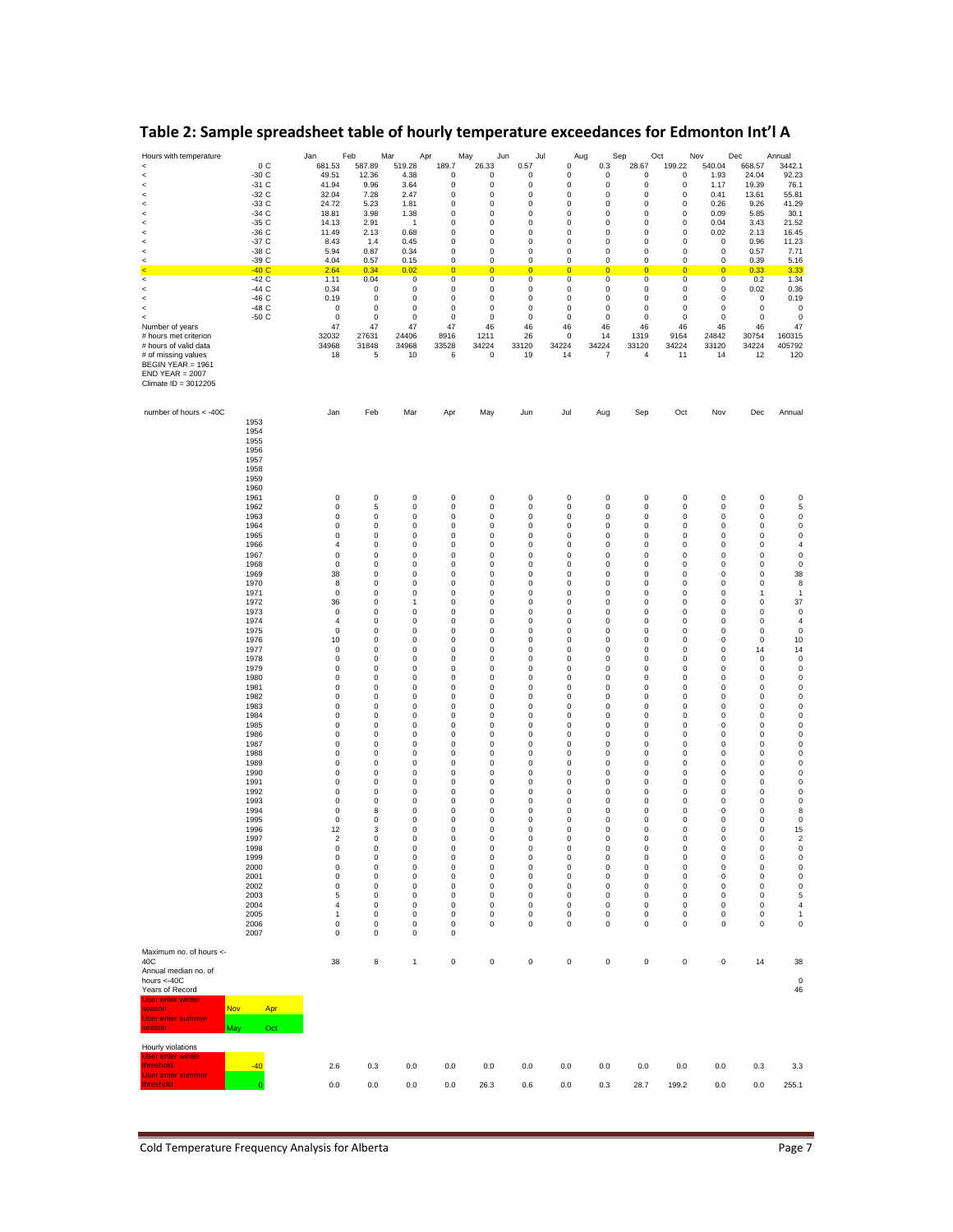#### <span id="page-9-0"></span>**Spatial Frequency of Cold Temperatures**

There are several ways to represent the frequency of cold temperatures. For example the annual average number of hours less than -40 C illustrates that on average -40 C rarely occurs over southern Alberta (Figure 2) whereas over the northern portion of the province the frequency ranges from 5 hours per year at the latitude of Cold Lake to about 50 hours per year near the NWT border.



<span id="page-9-1"></span>

The values plotted for number of hours in Figure 2 come directly from the seasonal information at the bottom of Table 2 for each of the respective stations (for example 3.3 hours for Edmonton Int'l A). The influence of the heat island created by the city of Edmonton is evident in comparing the figure of 0.1 hours per year at Edmonton City Centre with the frequency at Edmonton International Airport. Large urban centers like Edmonton are well known to be warmer than the surrounding rural area because of residential and industrial heating and other combustion sources. This was very evident on several days from December 12 to 14, 2009 when Edmonton International airport record minimum temperatures below -40 while Edmonton City Centre had minimum temperatures about 10 C warmer (Figure 3).

## <span id="page-9-2"></span>**Figure 3: Hourly temperatures at Edmonton International and Edmonton City Centre airports on December 13, 2009**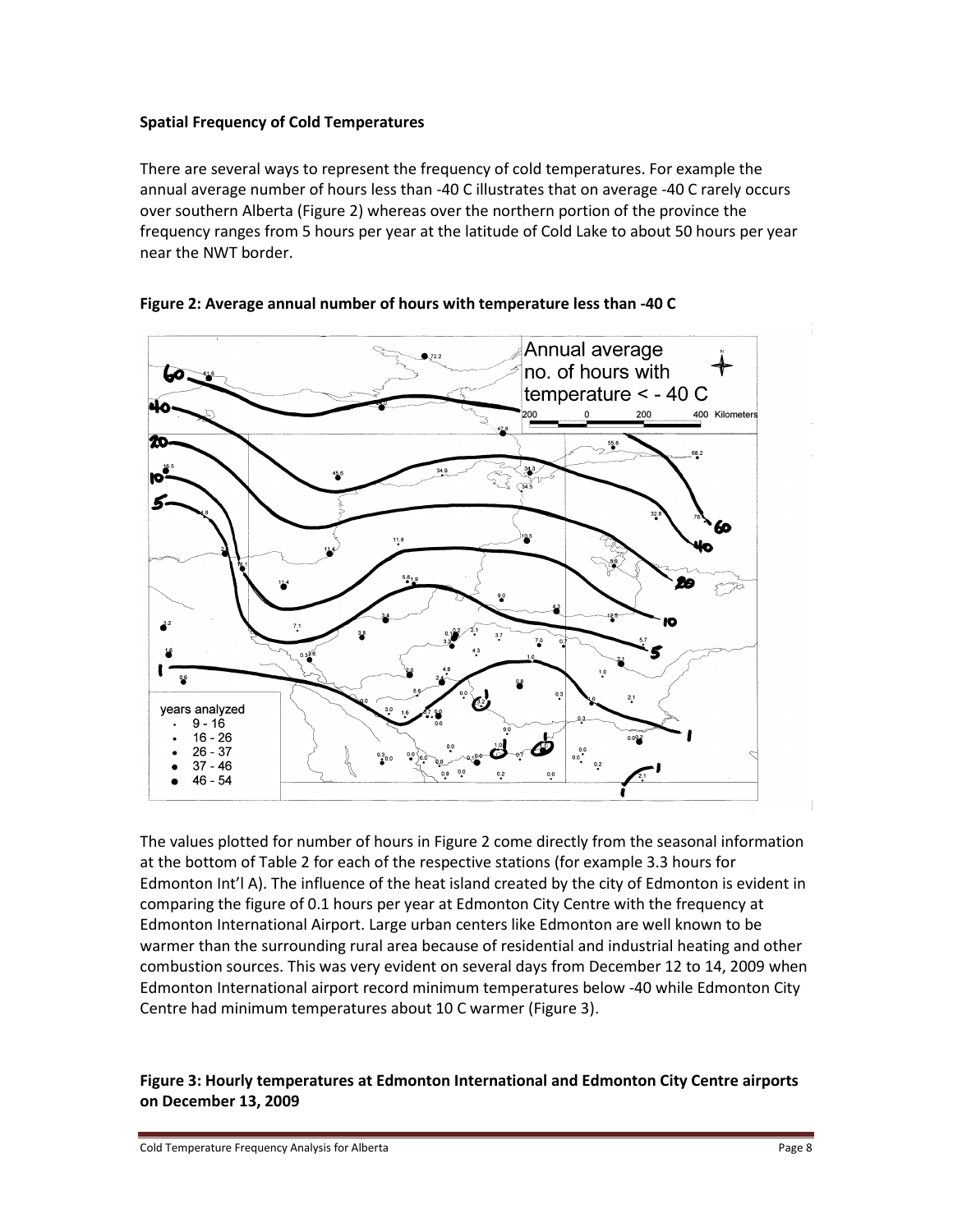

Calgary's airport is located near the edge of the city and is probably experiencing increased urban influence over the past decade or so with the northward development of the city. However, Calgary Int'l A has never recorded a temperature of -40C. Most other airports are located sufficiently far from significant urban influences as to be more truly representative of the rural climate. Some low lying areas are subject to cold air pooling as shown by some nonzero average frequencies of temperatures below -40C over southern Alberta in Figure 2.

Another way to represent cold temperature frequencies is to express them as a cold temperature which will be negatively exceeded 0.1 percent of the time or 8.76 hours per year on average (24 h times 365 days = 8760 hours. Note: leap years ignored as no significant difference). The upper portion of Table 2 was used to determine the 0.1 % cold temperature for each station by finding the location in the last column (annual) of Table 2 that was closest to 8.76 hours and determining the corresponding temperature to the nearest half degree Celsius. For Edmonton International, the temperature corresponding most closely to 8.76 hours was -37.5 C (see Table 3). The highlighted rows show the values that bracket 8.76 hours. A similar procedure was used for all of the hourly stations and the values plotted in Arcview © for spatial analysis and contoured manually (Figure 4)

<span id="page-10-0"></span>**Table 3: Calculating the 0.1 % cold temperature for three stations**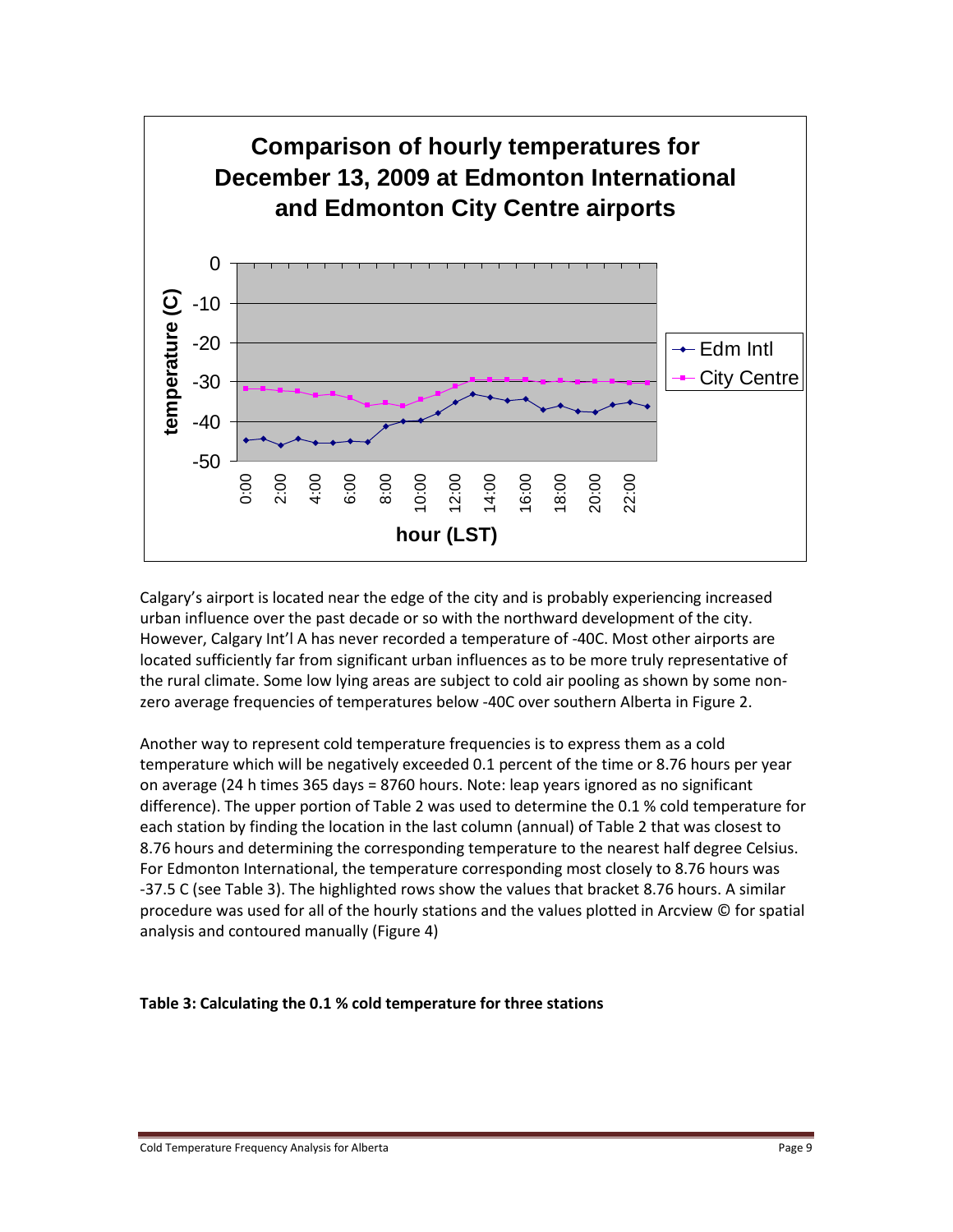|         | Edmonton $0.1\%$ T |                | Grande Prairie 0.1 % T |         |         | Fort Smith $0.1\%$ T |         |
|---------|--------------------|----------------|------------------------|---------|---------|----------------------|---------|
| 0.0     | 3442.1             | 0.0            | 3384.7                 |         | 0.0     | 4354.9               |         |
| $-30.0$ | 92.2               | $-30.0$        | 148.3                  |         | $-30.0$ | 498.7                |         |
| $-31.0$ | 76.1               | $-31.0$        | 130.3                  |         | $-31.0$ | 441.8                |         |
| $-32.0$ | 55.8               | $-32.0$        | 103.8                  |         | $-32.0$ | 370.4                |         |
| $-33.0$ | 41.3               | $-33.0$        | 82.1                   |         | $-33.0$ | 307.2                |         |
| $-34.0$ | 30.1               | $-34.0$        | 64.4                   |         | $-34.0$ | 248.8                |         |
| $-35.0$ | 21.5               | $-35.0$        | 49.6                   |         | $-35.0$ | 197.2                |         |
| $-36.0$ | 16.5               | $-36.0$        | 40.4                   |         | $-36.0$ | 166.3                |         |
| $-37.0$ | 11.2               | $-37.5 - 37.0$ | 31.1                   |         | $-37.0$ | 131.2                |         |
| $-38.0$ | 7.7                | $-38.0$        | 22.6                   |         | $-38.0$ | 97.3                 |         |
| $-39.0$ | 5.2                | $-39.0$        | 16.7                   |         | $-39.0$ | 70.1                 |         |
| $-40.0$ | 3.3                | $-40.0$        | 11.4                   | $-41.0$ | $-40.0$ | 47.8                 |         |
| $-42.0$ | 1.3                | $-42.0$        | 5.5                    |         | $-42.0$ | 23.3                 | $-43.5$ |
| $-44.0$ | 0.4                | -44.0          | 1.4                    |         | $-44.0$ | 7.8                  |         |
| $-46.0$ | 0.2                | $-46.0$        | 0.3                    |         | -46.0   | 2.6                  |         |
| $-48.0$ | 0.0                | $-48.0$        | 0.1                    |         | $-48.0$ | 0.2                  |         |
| $-50.0$ | 0.0                | $-50.0$        | 0.0                    |         | $-50.0$ | 0.0                  |         |

<span id="page-11-0"></span>**Figure 4: Cold temperature exceeded 0.1 % of the time (8.76 hours) on an annual basis.**



From approximately the latitude of Cold Lake northward, a temperature of -40 C on average will be negatively exceeded 0.1 % of the time annually or 8.76 hours. For points further south, this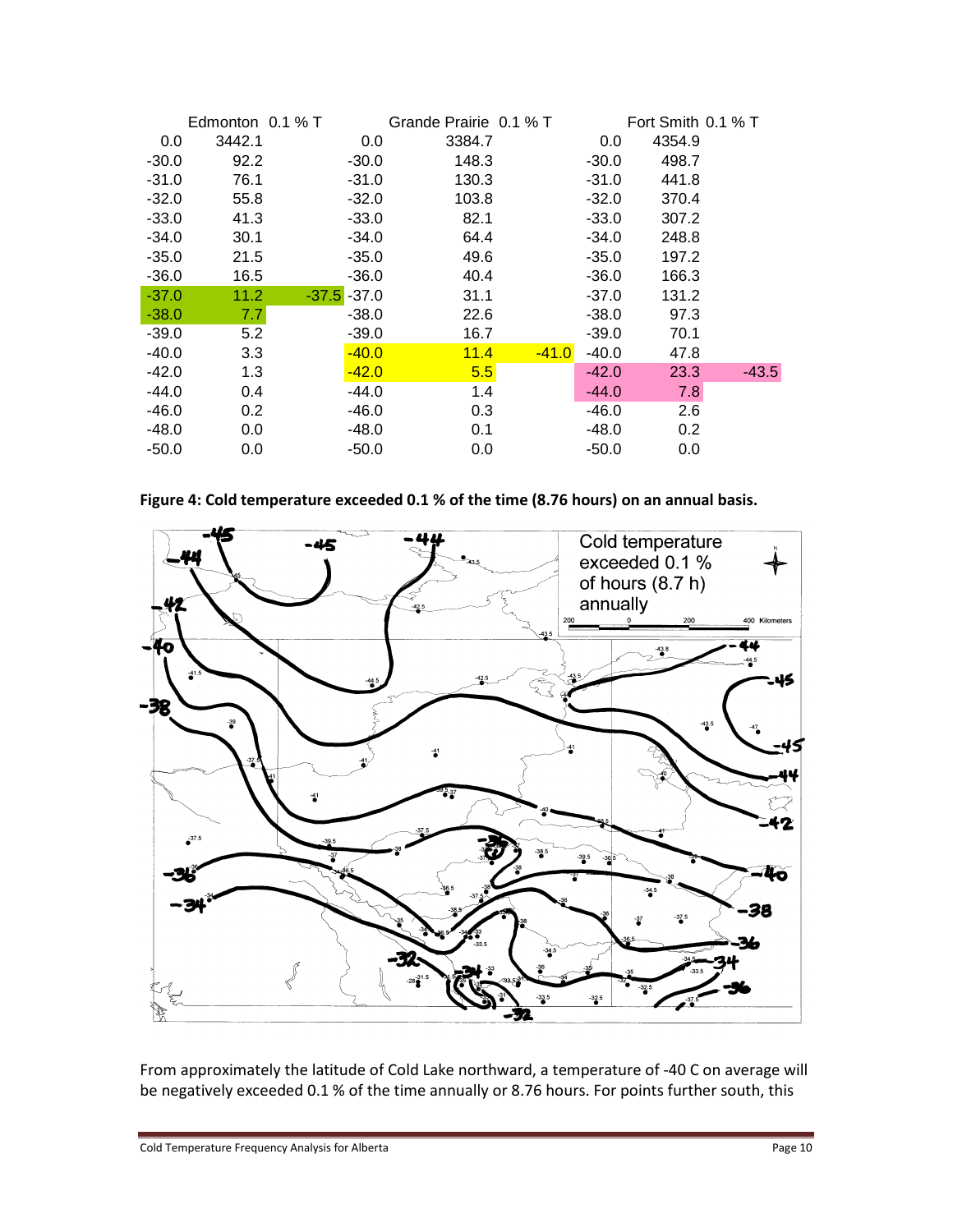does not mean that -40 C cannot occur but rather that it is rarer than 8.76 hours per year. For example, Edmonton Int'l has 3.3 hours annually with a temperature less than -40 C but that is less frequent than 0.1 % of the hours (only 3.33 hours on average versus the 8.76 hours).

The interpolation error from the station tables is +/- 0.3 C down to -40 C and +/- 0.5 C below -40 C. Variation in record length is another possible source of error and the lack of nighttime observations at some stations is yet another. Both factors could tend to give such records a warm bias relative to stations with full 24-hour observing programs and/or complete records from 1953 to 2007. These biases are difficult to quantify but could be up to +1.5 C at a given station. Another source of error is the frost hollow phenomenon which will result in greater frequencies of cold temperatures at those locations. The urban heat island is yet another source of error and it can be very significant. For example, Edmonton City Centre statistics do not represent the nearby rural area! The movement of stations, particularly those at airports, can result in a non homogeneous record which could affect the extreme statistics. Other changes at airports such as major construction of buildings near the instrument compound may impact the frequency of cold temperatures.

The contour mapping of the 0.1 % temperature is a better guide than relying solely on the nearest station data because greater weight has been given to long record stations with full 24 hour observing programs.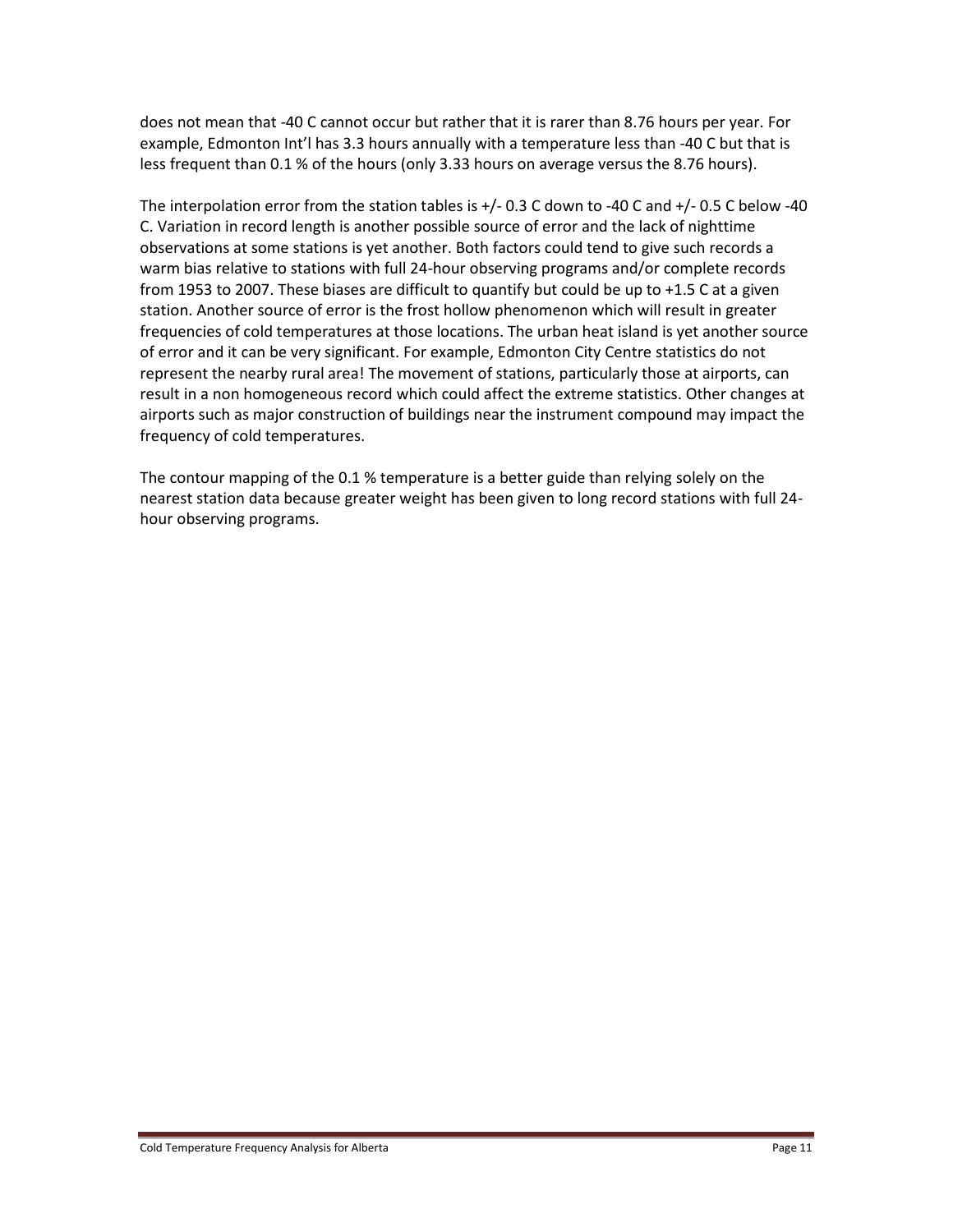#### <span id="page-13-0"></span>**Temporal Distribution of cold temperatures**

The mostly likely month of occurrence for temperatures colder than -40 C is January (see Figure 5). There are also significant non-zero frequencies in December and February although the frequencies in these months are about a third or less of the January frequency. Temperatures less than -40 C can occur in November and March, but such occurrences are quite rare even in the NWT stations. It should be noted that the graphs in Figure 5 have different ordinate scales and there was no plot for extreme southern Alberta where occurrences are virtually zero!

<span id="page-13-1"></span>**Figure 5: Monthly frequency distribution of temperatures less than -40 C for all stations in study, for Alberta stations, for northern Alberta only, for climate region 301 (includes Edmonton, Lloydminster and Rocky Mountain House) and for the NWT stations bordering northern Alberta.**

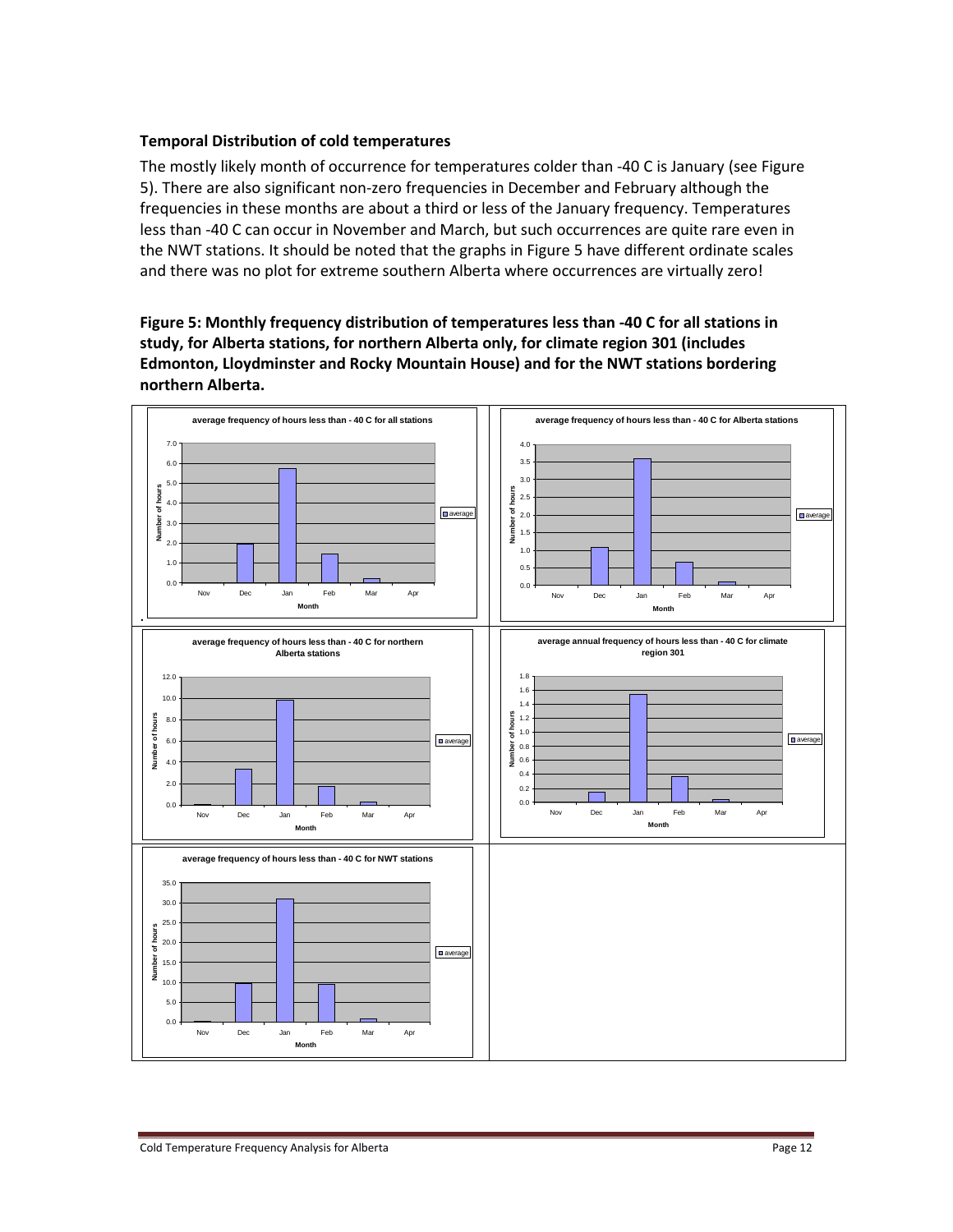#### <span id="page-14-0"></span>**Trend analysis of cold temperatures**

The statistics derived in this study are based on the period 1953 to 2007 during which time there has been a significant warming of surface temperatures on a global scale as documented in the most recent IPCC report and elsewhere. There was no significant trend in extreme high temperatures over Alberta during the summer months during this period. However, winter and spring temperatures over much of Canada have become less cold on average.

The number of hours with temperatures below -40 C appears to be decreasing at most stations over northern Alberta. This is demonstrated most graphically by Fort Smith (Figure 6) where the annual frequency has decreased to almost zero. The linear trend line as shown is statistically significant at the 99% confidence level.



## <span id="page-14-1"></span>**Figure 6: Trend analysis of extreme cold temperatures at Fort Smith.**

Yellowknife also has a negative trend which is statistically significant at the 95% confidence level but not at the 99.5% confidence level.

For stations further south, there is a mixture of results with most stations showing a weak negative trend with time but some such as Cold Lake showing no trend. Edmonton Int'l airport as shown in Figure 7 has a weak negative trend but the trend is not statistically significant even at the 95 % confidence level. Even with negative trends, there can still be cold spells such as December 12 to 14, 2009 at Edmonton Int'l. In total there were 25 hours in 2009 with temperatures below -40 C which is comparable with the high frequencies in 1969 and 1972.

## <span id="page-14-2"></span>**Figure 7: Trend analysis of extreme cold temperatures at Edmonton Int'l airport.**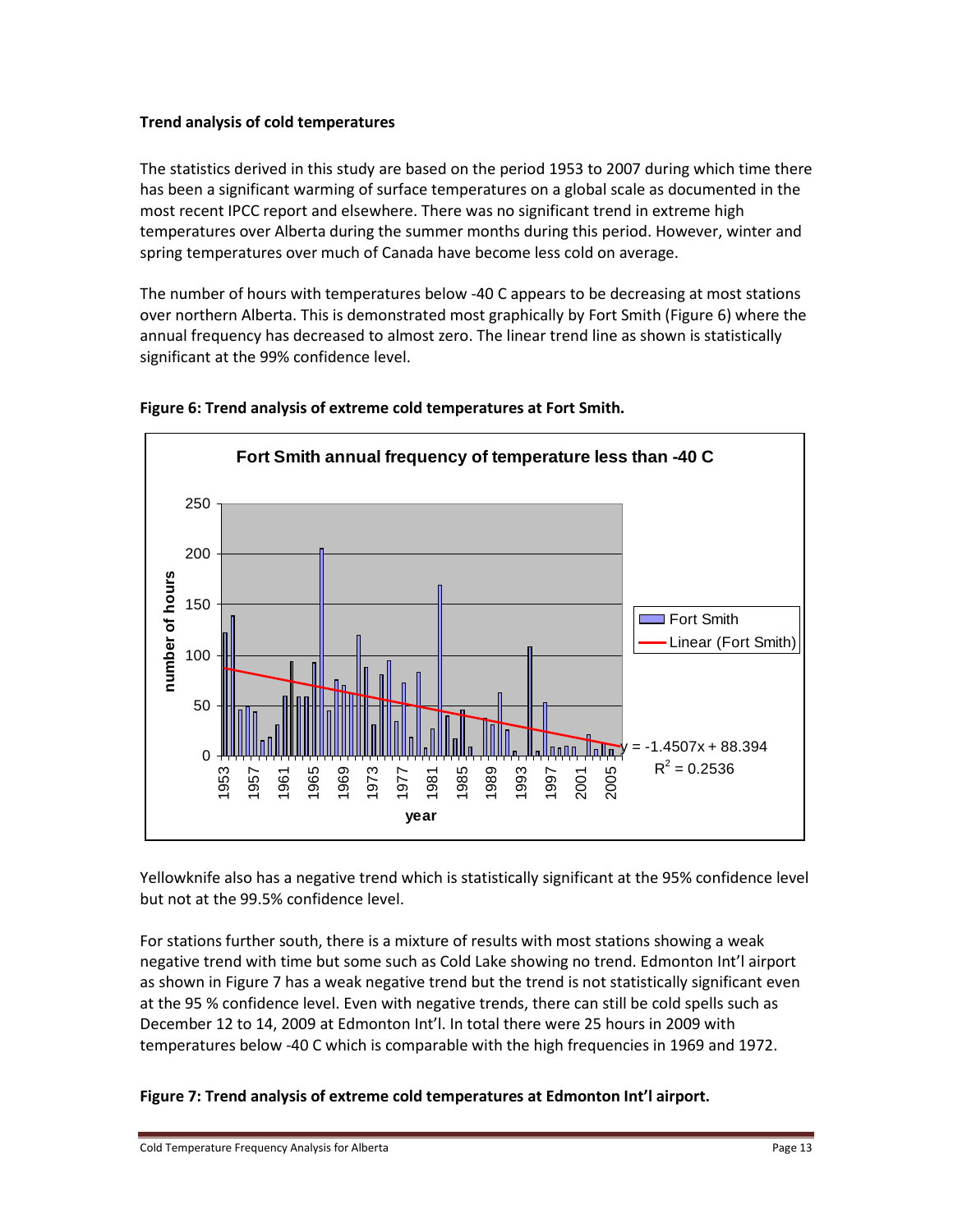